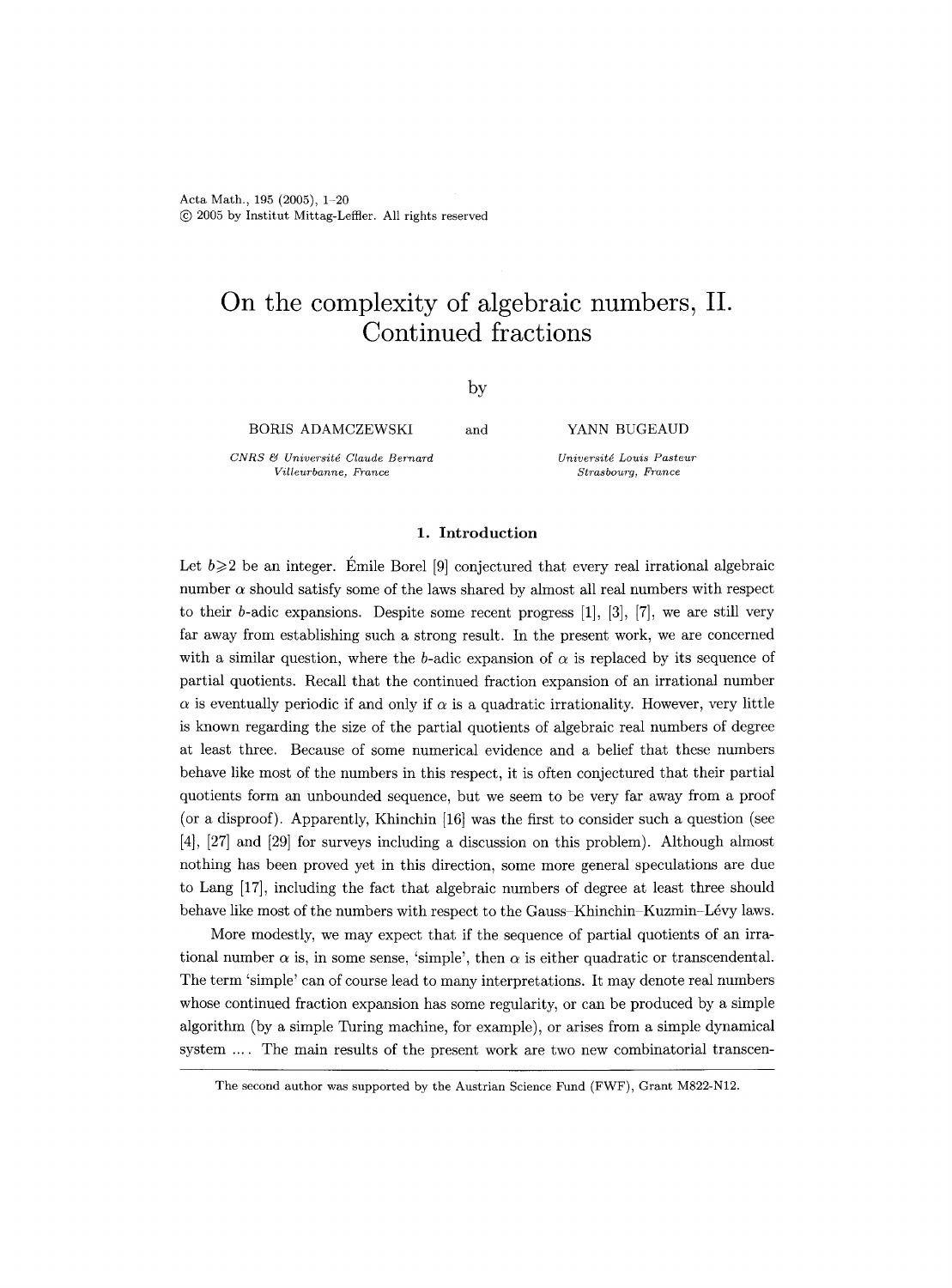B. ADAMCZEWSKI AND Y. BUGEAUD

dence criteria, which considerably improve upon those from [5], [13] and [8]. It is of a particular interest that such criteria naturally yield, in a unified way, several new results on the different approaches of the above-mentioned notion of simplicity/complexity for the continued fraction expansions of algebraic real numbers of degree at least three.

This article is organized as follows.  $\S2$  is devoted to the statements of our two transcendence criteria. Several applications of them are then briefly discussed in  $\S 3$ . All the proofs are postponed to  $\S 4$  and 5.

#### 2. Transcendence **criteria for** stammering continued **fractions**

Before stating our theorems, we need to introduce some notation. Let  $A$  be a given set, not necessarily finite. The length of a word  $W$  on the alphabet  $A$ , that is, the number of letters composing W, is denoted by |W|. For positive integers l, we write  $W^l$  for the word  $W...W$  (*l* times repeated concatenation of the word  $W$ ). More generally, for positive rational numbers x, we denote by  $W^x$  the word  $W^{[x]}W'$ , where W' is the prefix of W of length  $[(x-[x])|W|]$ . Here, and in all what follows,  $[y]$  and  $[y]$  denote, respectively, the integer part and the upper integer part of the real number y. Let  $\mathbf{a} = \{a_l\}_{l\geqslant1}$  be a sequence of elements from  $A$ , that we identify with the infinite word  $a_1a_2...a_l...$  Let w be a rational number with  $w>1$ . We say that a satisfies Condition  $(*)_w$  if a is not eventually periodic and if there exists a sequence of finite words  $\{V_n\}_{n\geq 1}$  such that

(i) for  $n \ge 1$ , the word  $V_n^w$  is a prefix of the word **a**;

(ii) the sequence  $\{|V_n|\}_{n\geq 1}$  is increasing.

Roughly speaking, a satisfies Condition  $(*)_w$  if a is not eventually periodic and if there exist infinitely many 'non-trivial' repetitions (the size of which is measured by  $w$ ) at the beginning of the infinite word  $a_1 a_2 \ldots a_l \ldots$ 

Our transcendence criterion for 'purely' stammering continued fractions can be stated as follows:

THEOREM 1. Let  $\mathbf{a} = \{a_l\}_{l \geq 1}$  be a sequence of positive integers. Let  $\{p_l/q_l\}_{l \geq 1}$  de*note the sequence of convergents to the real number* 

$$
\alpha := [0; a_1, a_2, ..., a_l, ...].
$$

*If there exists a rational number*  $w \geq 2$  *such that a satisfies Condition*  $(*)_w$ , *then*  $\alpha$ is transcendental. If there exists a rational number  $w>1$  such that a satisfies Condi*tion*  $(\ast)_{w}$ , and if the sequence  $\{q_l^{1/l}\}_{l\geq 1}$  is bounded (which is, in particular, the case when the sequence  $\bf{a}$  is bounded), then  $\alpha$  is transcendental.

The main interest of the first statement of Theorem 1 is that there is no condition on the growth of the sequence  ${q_l}_{l\geqslant}$ . Apparently, this fact has not been observed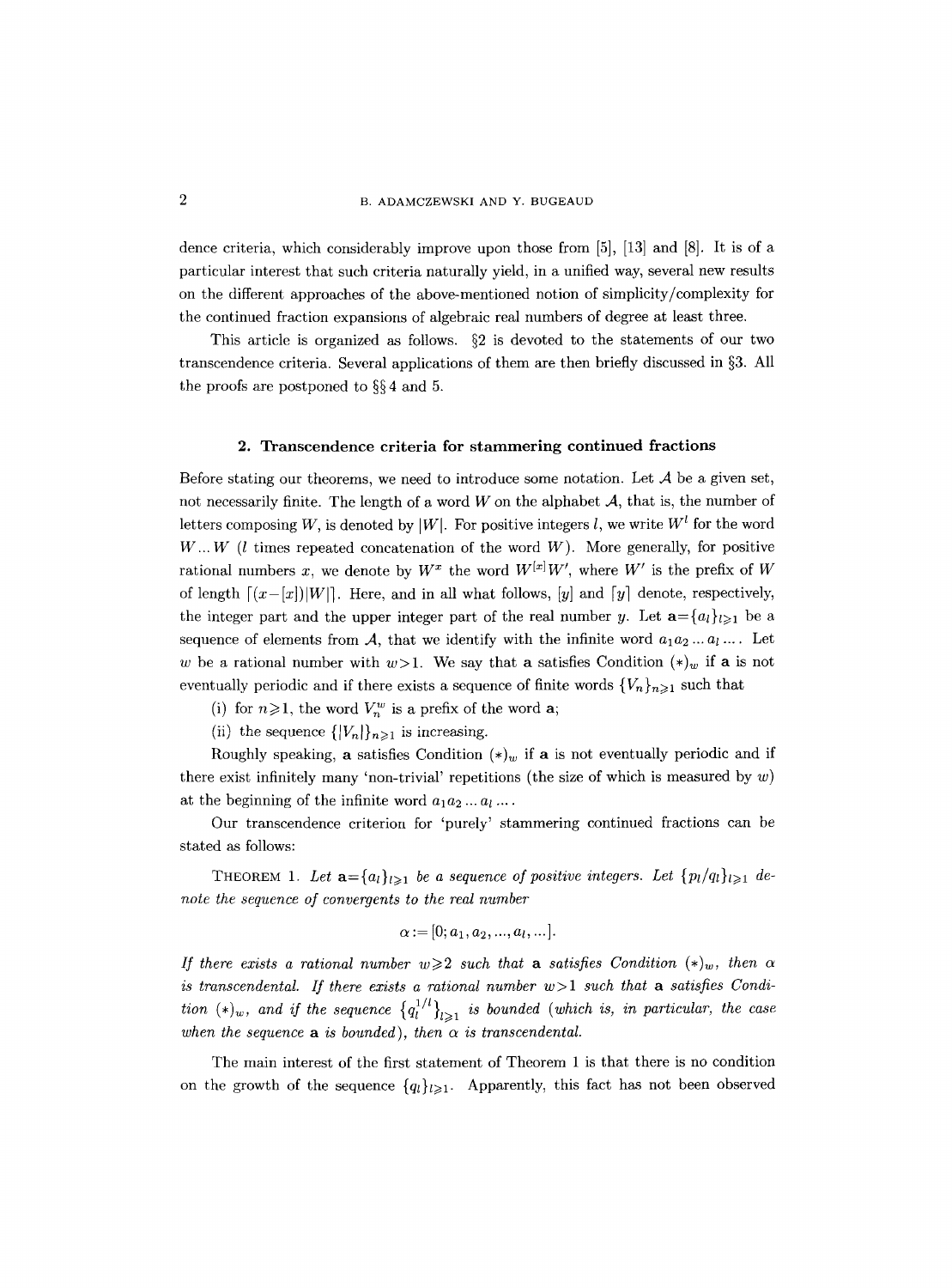previously. The second statement of Theorem 1 improves upon Theorem 4 from [5], which requires, together with some extra rather constraining hypotheses, the stronger assumption  $w > \frac{3}{2}$ . The condition that the sequence  $\{q_l^{1/l}\}_{l \geq 1}$  has to be bounded is in general very easy to check, and is not very restrictive, since it is satisfied by almost all real numbers (in the sense of the Lebesgue measure). Apart from this assumption, Theorem 1 does not depend on the size of the partial quotients of  $\alpha$ . This is in a striking contrast to all previous results  $[5]$ ,  $[13]$ ,  $[8]$ , in which, roughly speaking, the size w of the repetition is required to be larger if the partial quotients are larger. Unlike these results, our Theorem 1 can be easily applied even if  $\alpha$  has unbounded partial quotients.

Unfortunately, in the statement of Theorem 1, the repetitions must appear at the very beginning of a. Results from [13] allow a shift, whose length, however, must be controlled in terms of the size of the repetitions. Similar results cannot be deduced from our Theorem 1. However, many ideas from the proof of Theorem 1 can be used to deal also with this situation, under some extra assumptions, and to improve upon the transcendence criterion from [13].

Keep the notation introduced at the beginning of this section. Let w and  $w'$  be non-negative rational numbers with  $w>1$ . We say that a satisfies Condition  $(**)_{w,w'}$  if **a** is not eventually periodic and if there exist two sequences of finite words  $\{U_n\}_{n\geq 1}$  and  ${V_n}_{n\geqslant 1}$  such that

- (i) for  $n \ge 1$ , the word  $U_n V_n^w$  is a prefix of the word a;
- (ii) the sequence  $\{|U_n|/|V_n|\}_{n\geq 1}$  is bounded from above by w';
- (iii) the sequence  $\{|V_n|\}_{n\geq 1}$  is increasing.

We are now ready to state our transcendence criterion for (general) stammering continued fractions.

THEOREM 2. Let  $\mathbf{a} = \{a_l\}_{l \geq 1}$  be a sequence of positive integers. Let  $\{p_l/q_l\}_{l \geq 1}$  de*note the sequence of convergents to the real number* 

$$
\alpha := [0; a_1, a_2, ..., a_l, ...].
$$

Assume that the sequence  ${q_i^{1/l}}_{l\geqslant1}$  is bounded and set  $M=\limsup_{l\to+\infty} q_l^{1/l}$  and  $m=$  $\liminf_{l\to+\infty} q_l^{1/l}$ . Let w and w' be non-negative real numbers with

$$
w > (2w' + 1)\frac{\log M}{\log m} - w'.\tag{1}
$$

*If* a satisfies Condition  $(**)_{w,w'}$ , then  $\alpha$  is transcendental.

We display an immediate consequence of Theorem 2.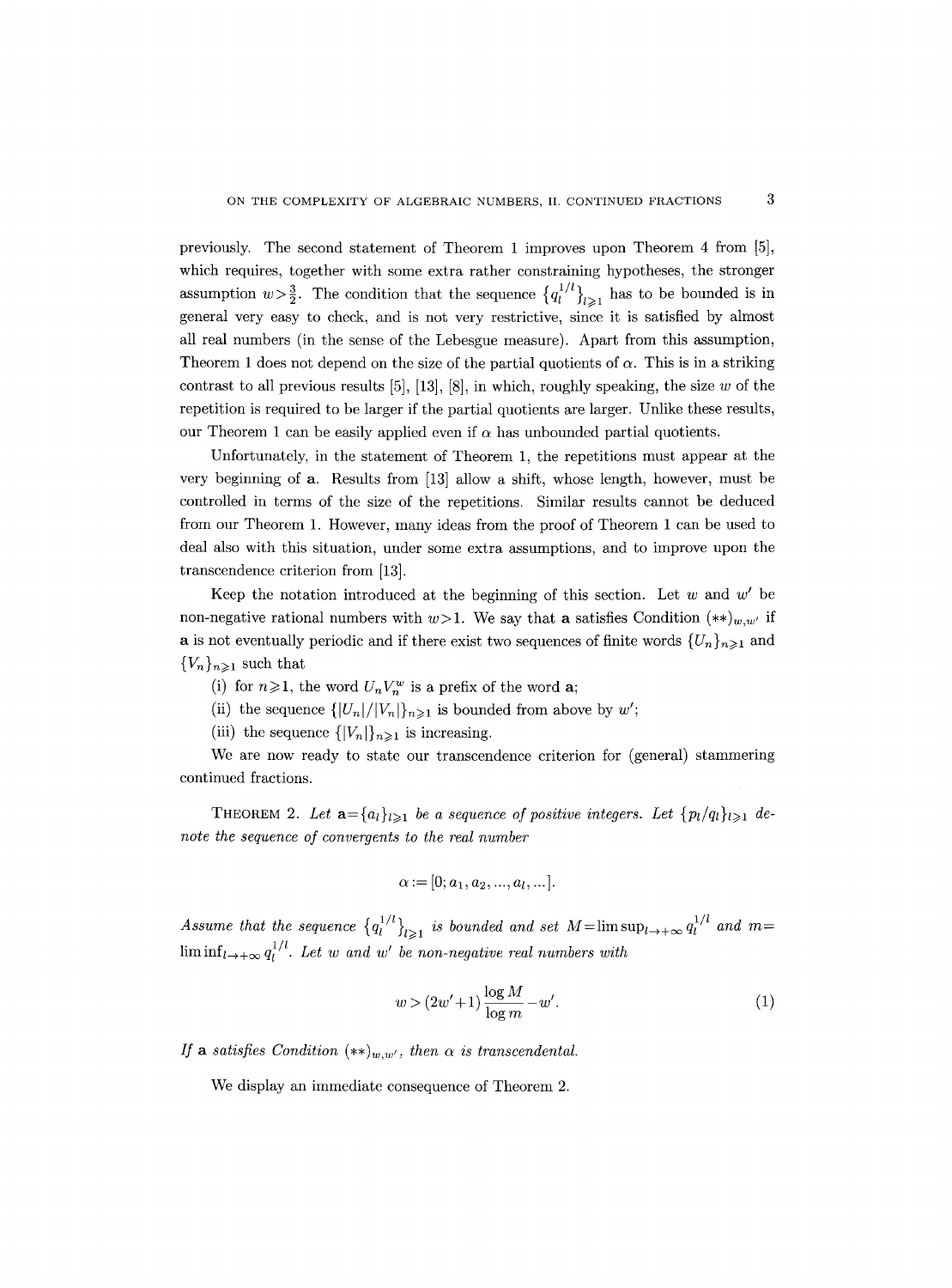COROLLARY 1. Let  $\mathbf{a} = \{a_l\}_{l \geq 1}$  be a sequence of positive integers. Let  $\{p_l/q_l\}_{l \geq 1}$ *denote the sequence of convergents to the real number* 

$$
\alpha := [0; a_1, a_2, ..., a_l, ...].
$$

*Assume that the sequence*  ${q_l^{1/l}}_{l \geq 1}$  converges. Let w and w' be non-negative real num*bers with*  $w>w'+1$ . *If a satisfies Condition*  $(**)_{w,w'}$ , *then*  $\alpha$  *is transcendental.* 

Our Theorem 2 improves Theorem 6.3 of Davison [13]. Indeed, to apply his transcendence criterion,  $w$  and  $w'$  must satisfy

$$
w>\left(2w'+\frac{3}{2}\right)\frac{\log M}{\log m},
$$

which is a far stronger condition than (1).

Theorems 1 and 2 yield many new results that could not be obtained with the earlier transcendence criteria. Some of them are stated in  $\S$ 3, while many others will be given in a subsequent work [2]. Theorems 1 and 2 are in the same spirit as the following result, established in  $[1]$  and  $[3]$ , and which deals with the transcendence of b-adic expansions.

THEOREM ABL. Let  $b \geq 2$  be an integer. Let  $\mathbf{a} = \{a_l\}_{l \geq 1}$  be a sequence of integers *in*  $\{0, ..., b-1\}$ *. Let w and w' be non-negative rational numbers with w>1. If a satisfies Condition*  $(**)_{w,w'}$ , then the real number  $\sum_{l\geq 1} a_l / b^l$  is transcendental.

Theorem ABL is as strong for 'purely' stammering sequences as for general stammeting sequences, provided that the repetitions do not occur too far away from the beginning of the infinite word. Unfortunately, in Theorem 2 we are unable to replace the assumption 'w >  $w' + 1$ ' by the weaker one 'w > 1', occurring in Theorem ABL.

The main tool for the proofs of Theorems 1 and 2, given in  $\S 4$ , is the Schmidt subspace theorem  $[25]$ ,  $[26]$ . This (more precisely, a p-adic version of it) is also the key auxiliary result for establishing Theorem ABL.

#### 3. Applications **to the** complexity of algebraic continued fractions

Our transcendence criteria apply to establish that several well-known continued fractions are transcendental, including the Thue-Morse continued fraction (whose transcendence was first proved by M. Queffélec [21]), the Rudin-Shapiro continued fraction, folded continued fractions, continued fractions arising from perturbed symmetries (these sequences were introduced by Mendès France [18]), continued fractions considered by Davison [13] and Baxa [8], etc. These applications are discussed in details in [2], where complete proofs are given. We only focus here on applications related to our main problem, that is, to the complexity of algebraic numbers with respect to their continued fraction expansions.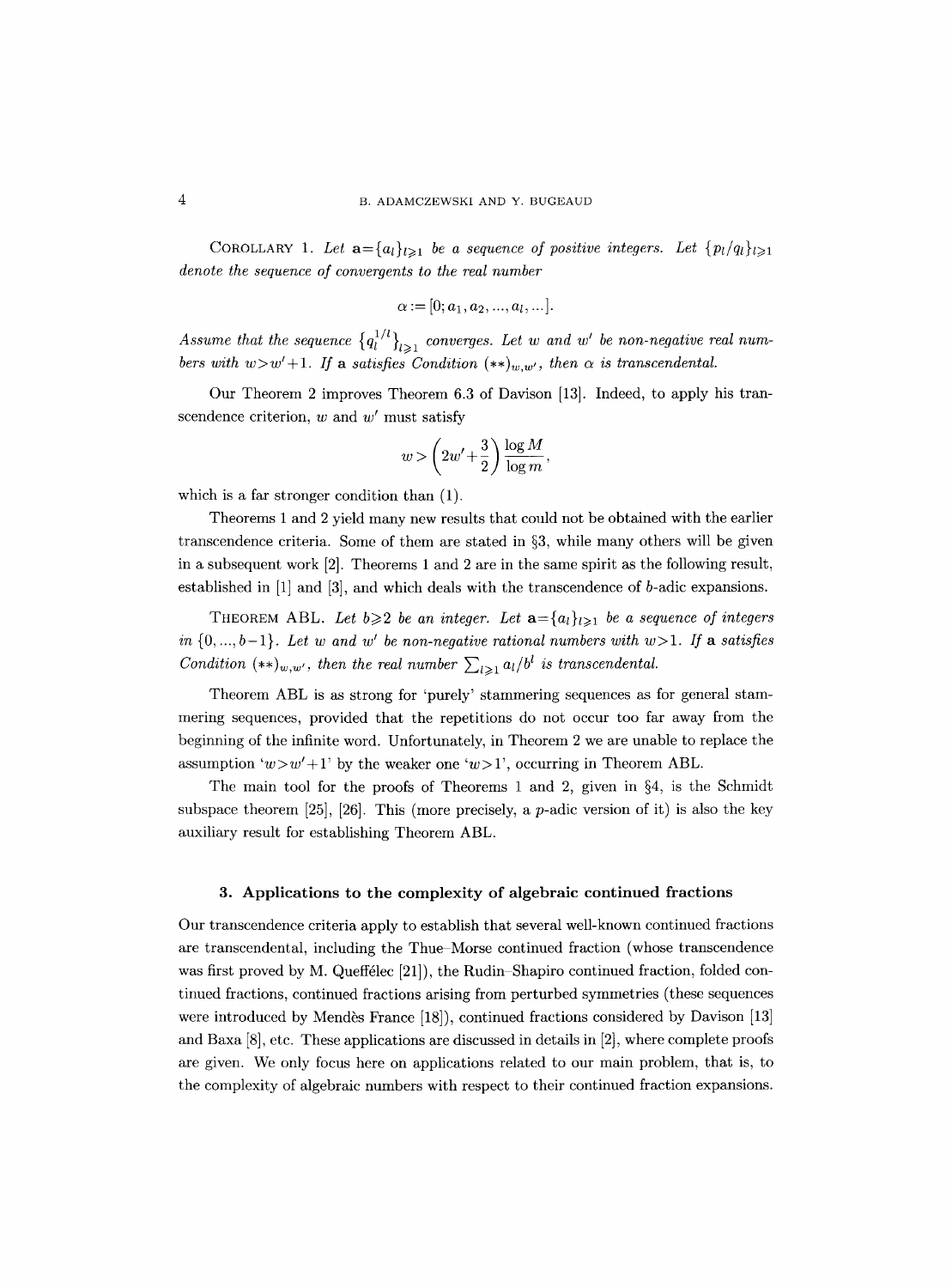#### 3.1. An algorithmic approach

We first briefly discuss how the complexity of the continued fraction of real numbers can be interpreted in an algorithmic way. Following the pioneering work of Turing [28], a sequence is said to be computable if there exists a Turing machine capable to produce its terms successively. Later, Hartmanis and Stearns [15] proposed to emphasize the quantitative aspect of this notion, and to take into account the number  $T(n)$  of operations needed by a (multitape) Turing machine to produce the first  $n$  terms of the sequence. In this regard, a real number is considered to be simpler if its continued fraction expansion can be produced faster by a Turing machine.

Finite automata are one of the most basic models of computation and take thus place at the bottom of the hierarchy of Turing machines. In particular, such machines produce sequences in real time, that is, with  $T(n)=O(n)$ . An infinite sequence  $\mathbf{a}=\{a_n\}_{n\geqslant 0}$  is said to be generated by a k-automaton if  $a_n$  is a finite-state function of the base-k representation of n. This means that there exists a finite automaton starting with the k-ary expansion of n as input and producing the term  $a_n$  as output. A nice reference on this topic is the book of Allouche and Shallit [6]. As a classical example of a sequence generated by a 2-automaton, we mention the famous binary Thue-Morse sequence  $a=$  ${a_n}_{n\geqslant0}=0110100110010...$  This sequence is defined as follows:  $a_n$  is equal to 0 (resp. to 1) if the sum of the digits in the binary expansion of  $n$  is even (resp. is odd). In view of the above discussion, we may expect that finite automata are 'too simple' Turing machines to produce the continued fraction expansion of algebraic numbers that are neither rationals nor quadratics.

*Problem* 1. Do there exist algebraic numbers of degree at least three whose continued fraction expansion can be produced by a finite automaton?

Thanks to Cobham [11], we know that sequences generated by finite automata can be characterized in terms of iterations of morphisms of free monoids generated by finite sets. We now recall this useful description. For a finite set  $A$ , let  $A^*$  denote the free monoid generated by A. The empty word is the neutral element of  $A^*$ . Let A and B be two finite sets. An application from  $A$  to  $\mathcal{B}^*$  can be uniquely extended to a homomorphism between the free monoids  $A^*$  and  $B^*$ . Such a homomorphism is called a *morphism from A to B.* If there is a positive integer k such that each element of  $A$  is mapped to a word of length k, then the morphism is called *k-uniform* or simply *uniform.* Similarly, an application from  $A$  to  $B$  can be uniquely extended to a homomorphism between the free monoids  $A^*$  and  $B^*$ . Such an application is called a *coding* (the term 'letter-to-letter' morphism is also used in the literature).

A morphism  $\sigma$  from  $\mathcal A$  into itself is said to be *prolongable* if there exists a letter a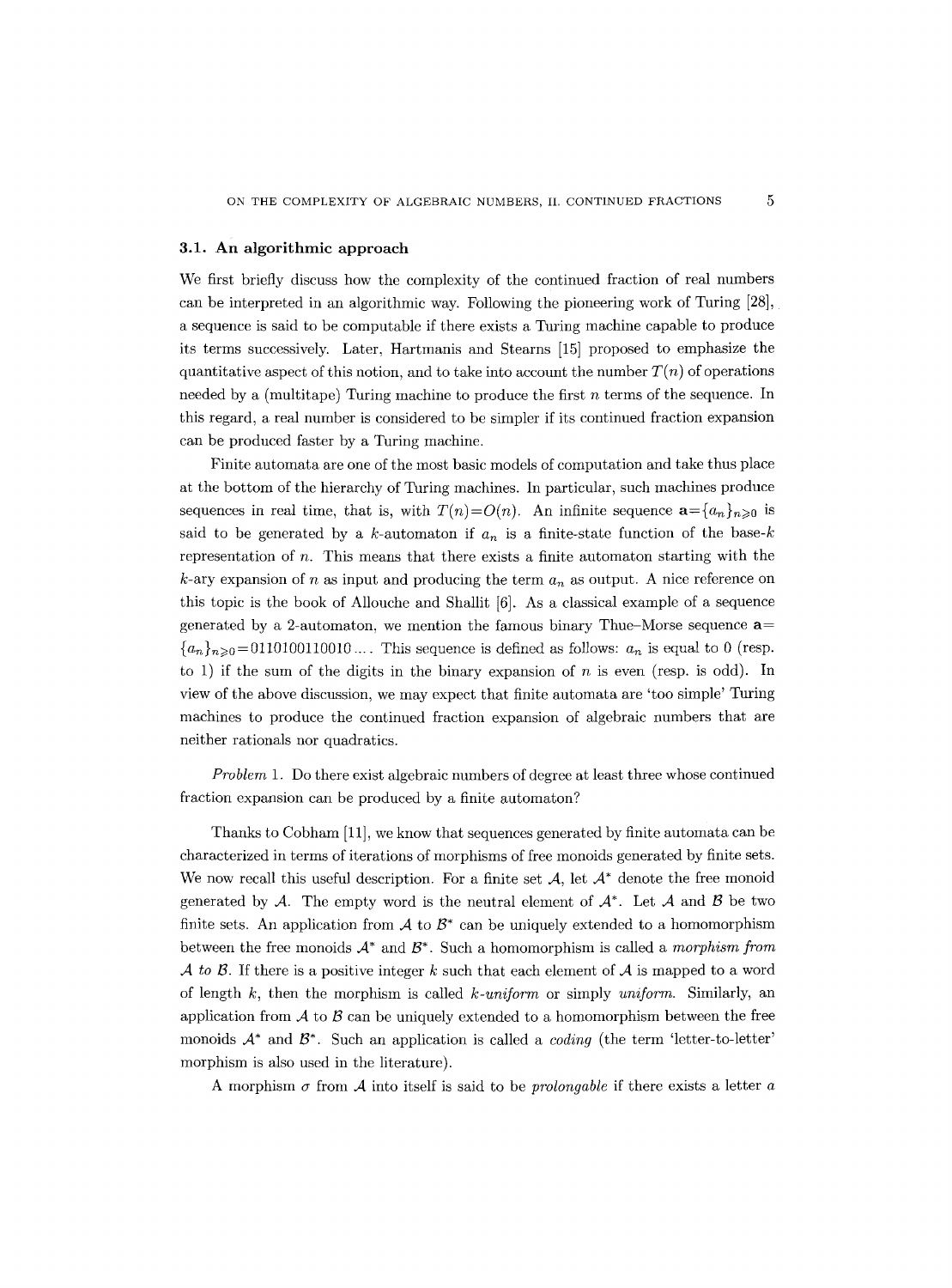such that  $\sigma(a) = aW$ , where the word W is such that  $\sigma^n(W)$  is a non-empty word for every  $n\geqslant 0$ . In that case, the sequence of finite words  $\{\sigma^n(a)\}_{n\geqslant 1}$  converges in  $\mathcal{A}^{\mathbf{Z}_{\geqslant 0}}$  (endowed with the product topology of the discrete topology on each copy of  $A$ ) to an infinite word a. This infinite word is clearly a fixed point for  $\sigma$ . We say that a sequence **b** is generated by the morphism  $\sigma$  if there exists a coding  $\varphi$  such that  $\mathbf{b}=\varphi(\mathbf{a})$ . If, moreover, every letter appearing in a occurs at least twice, then we say that b is generated by a recurrent morphism. If the alphabet  $A$  has only two letters, then we say that **b** is generated by a binary morphism. Furthermore, if  $\sigma$  is uniform, then we say that **b** is generated by a uniform morphism.

For instance, the Fibonacci morphism  $\sigma$  defined on the alphabet  $\{0, 1\}$  by  $\sigma(0)=01$ and  $\sigma(1)=0$  is a binary, recurrent and non-uniform morphism which generates the celebrated Fibonacci infinite word

$$
\mathbf{a} = \lim_{n \to +\infty} \sigma^n(0) = 0100101001001001 \dots
$$

Uniform morphisms and automatic sequences are strongly connected, as shown by the following result of Cobham [11]:

THEOREM (Cobham). *A sequence can be generated by a finite automaton if and only if it is generated by a uniform morphism.* 

This useful description gives rise to the following challenging question:

*Problem 2.* Do there exist algebraic numbers of degree at least three whose continued fraction expansion is generated by a morphism?

Our main contribution towards both problems is the following result:

THEOREM 3. *The continued fraction expansion of an algebraic number of degree at least three cannot be generated by a recurrent morphism.* 

The class of primitive morphisms has been extensively studied. In particular, Theorem 3 fully solved a question studied by M. Queffelec  $[22]$ . We display the following direct consequence of Theorem 3:

COROLLARY 2. *The continued fraction expansion of an algebraic number of degree at least three cannot be generated by a binary morphism.* 

Indeed, it is easy to see that binary morphisms are either recurrent or they generate only eventually periodic sequences.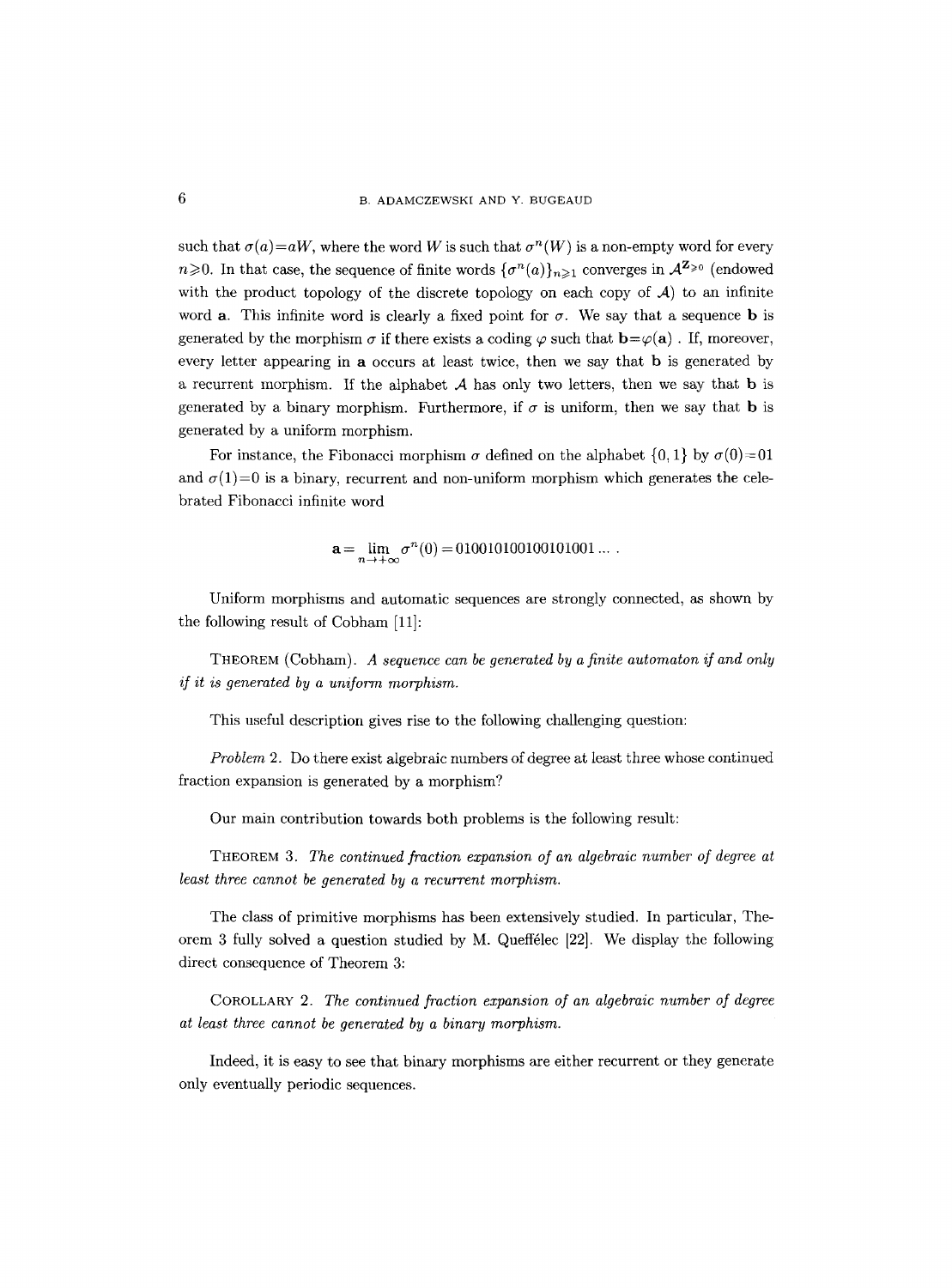#### 3.2. A dynamical approach

In this section, we discuss the notion of complexity of the continued fraction expansion of a real number from a dynamical point of view.

Let  $A$  be a given set, finite or not. A subshift on  $A$  is a symbolic dynamical system  $(X, S)$ , where S is the classical shift transformation defined from  $\mathcal{A}^{\mathbf{Z}_{\geqslant 1}}$  into itself by  $S({a_n}_{n\geq 1}) = {a_n}_{n\geq 2}$  and X is a subset of  $\mathcal{A}^{\mathbf{Z}_{\geq 1}}$  such that  $S(X) \subset X$ . With an infinite sequence **a** in  $\mathcal{A}^{\mathbf{Z}_{\geq 1}}$ , we associate the subshift  $\mathcal{X}_{\mathbf{a}}=(X, S)$ , where  $X:=\overline{\mathcal{O}(\mathbf{a})}$  denotes the closure of the orbit of the sequence a under the action of S. The complexity function  $p_a$ of a sequence **a** associates with a positive integer n the number  $p_a(n)$  of distinct blocks of n consecutive letters occurring in it. More generally, the complexity function  $p_{\mathcal{X}}$  of a subshift  $\mathcal{X} = (X, S)$  associates with a positive integer n the number  $p_{\mathcal{X}}(n)$  of distinct blocks of n consecutive letters occurring in at least one element of  $X$ .

With a subshift  $\mathcal{X}=(X, S)$  on  $\mathbb{Z}_{\geq 1}$  one can associate the set  $\mathcal{C}_{\mathcal{X}}$  defined by

$$
\mathcal{C}_{\mathcal{X}} = \{ \alpha = [0; a_1, a_2 \dots] \in (0, 1) : \{a_n\}_{n \geq 1} \in \mathcal{X} \}.
$$

In particular, if a real number  $\alpha$  lies in  $\mathcal{C}_{\mathcal{X}}$ , then this is also the case for every  $\beta$  in  $\mathcal{C}_{\alpha}:=$  ${T^n(\alpha)}_n\}_{n\geq 0}$ , where T denotes the Gauss map, defined from  $(0, 1)$  into itself by  $T(x)$ =  $\{1/x\}$ . Indeed, we clearly have  $T([0; a_1, a_2, ...)$  =  $[0; a_2, a_3, ...]$ . A way to investigate the question of the complexity of the continued fraction expansion of  $\alpha$  is to determine the behaviour of the sequence  ${T^n(\alpha)}_{n\geq 0}$  or, equivalently, to determine the structure of the underlying dynamical system  $(C_{\alpha}, T)$ . Roughly speaking, we can consider that the larger  $\mathcal{C}_{\alpha}$  is, the more complex is the continued fraction expansion of  $\alpha$ .

Thus, if the symbolic dynamical system  $X$  has a too simple structure, for instance if it has low complexity, then we can expect that no algebraic number of degree at least three lies in the set  $\mathcal{C}_{\mathcal{X}}$ .

*Problem 3.* Let X be a subshift on  $\mathbb{Z}_{\geq 1}$  with sublinear complexity, that is, whose complexity function satisfies  $p_{\mathcal{X}}(n) \leqslant Mn$  for some absolute constant M and every positive integer n. Does the set  $\mathcal{C}_{\chi}$  only contain quadratic or transcendental numbers?

Only very partial results are known in the direction of Problem 3. A famous result of Morse and Hedlund [19] states that a subshift  $\mathcal X$  whose complexity function satisfies  $p_{\mathcal{X}}(n) \leq n$  for some positive integer n must be periodic. In that case, it follows that  $\mathcal{C}_{\mathcal{X}}$ is a finite set composed only of quadratic numbers. Further, it is shown in  $[5]$  that for a Sturmian subshift X, that is, a subshift with complexity  $p_{\chi}(n)=n+1$  for every  $n\geqslant 1$ , the set  $\mathcal{C}_{\mathcal{X}}$  is an uncountable set composed only of transcendental numbers. Theorem 4 slightly improves this result.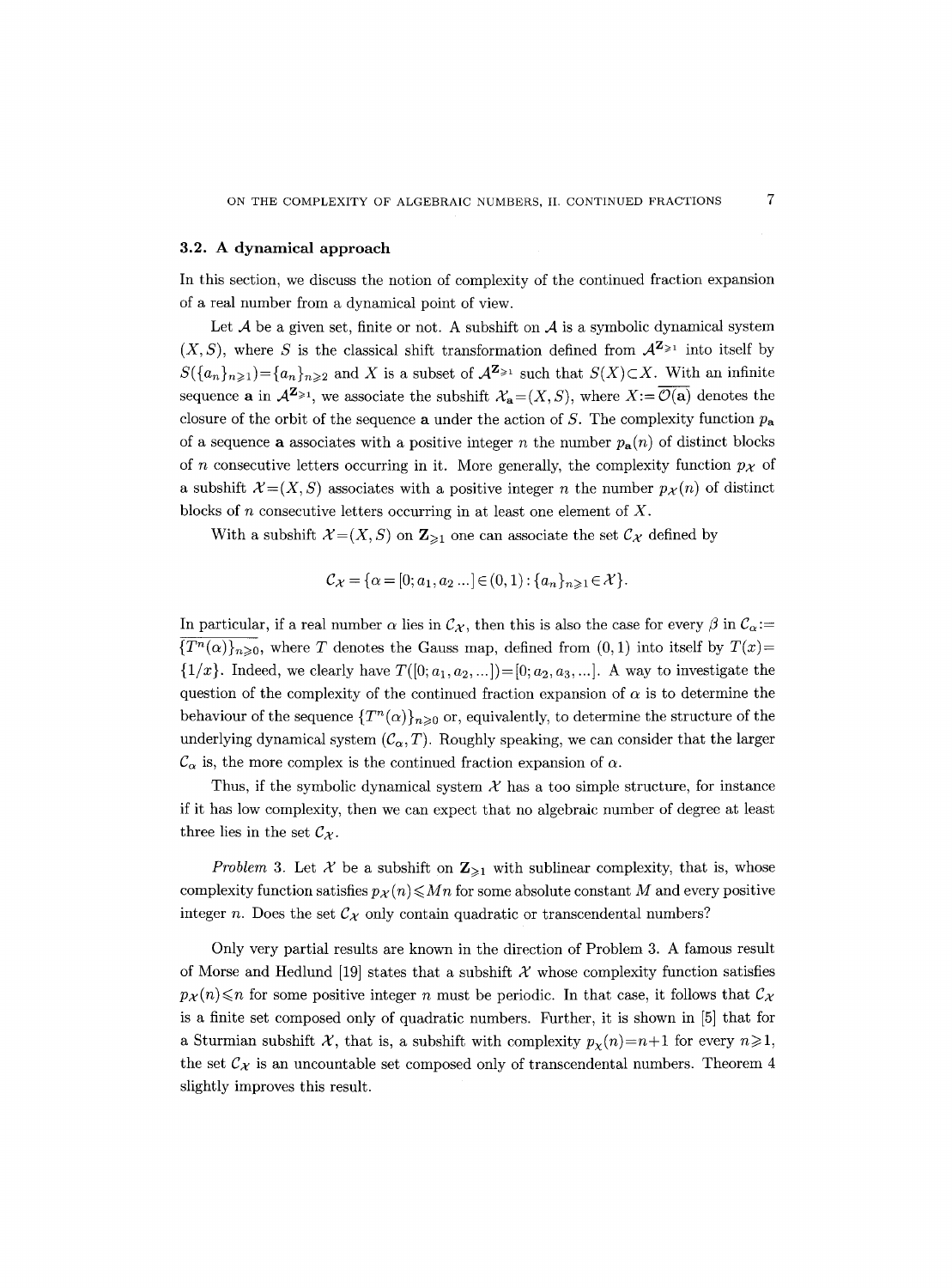THEOREM 4. Let X be a subshift on  $\mathbb{Z}_{\geq 1}$ . If the set  $\mathcal{C}_{\mathcal{X}}$  contains a real algebraic *number of degree at least three, then the complexity function of*  $X$  *satisfies* 

$$
\lim_{n \to +\infty} p_{\mathcal{X}}(n) - n = +\infty.
$$

Linearly recurrent subshiffs form a class of particular interest of subshifts of low complexity. Let  $\mathcal{X} = (X, S)$  be a subshift and W be a finite word. The cylinder associated with W is, by definition, the subset  $\langle W \rangle$  of X formed by the sequences that begin in the word W. A minimal subshift  $(X, S)$  is linearly recurrent if there exists a positive constant c such that for each cylinder  $\langle W \rangle$  the return time to  $\langle W \rangle$  under S is bounded by  $c|W|$ . Such dynamical systems, studied, e.g., in [14], are uniquely ergodic and have low complexity (in particular, they have zero entropy), but without being necessarily trivial. Another contribution to Problem 3 is given by Theorem 5.

THEOREM 5. Let X be a linearly recurrent subshift on  $\mathbb{Z}_{\geq 1}$ . Then the set  $\mathcal{C}_{\mathcal{X}}$  is *composed only by quadratic or transcendental numbers.* 

The proofs of Theorems  $3-5$  are postponed to  $\S5$ .

#### 4. Proofs of Theorems 1 and 2

The proofs of Theorems 1 and 2 rest on the following deep result, commonly known as the Schmidt subspace theorem.

THEOREM A (W.M. Schmidt). Let  $m \geq 2$  be an integer. Let  $L_1, ..., L_m$  be linearly *independent linear forms in*  $\mathbf{x} = (x_1, ..., x_m)$  with algebraic coefficients. Let  $\varepsilon$  be a positive *real number. Then the set of solutions*  $\mathbf{x} = (x_1, ..., x_m)$  *in*  $\mathbf{Z}^m$  *to the inequality* 

$$
|L_1(\mathbf{x})\dots L_m(\mathbf{x})| \leqslant (\max\{|x_1|, ..., |x_m|\})^{-\varepsilon}
$$

*lies in finitely many proper subspaces of Qm.* 

*Proof.* See, e.g., [25] or [26]. The case  $m=3$  has been established earlier in [24].  $\Box$ 

Compared with the pioneering work [12] and the recent papers [21], [5], [13] and [8], the novelty in the present paper is that we are able to use Theorem A with  $m=4$  and not only with *m=3, as* in all of these works.

We further need an easy auxiliary result.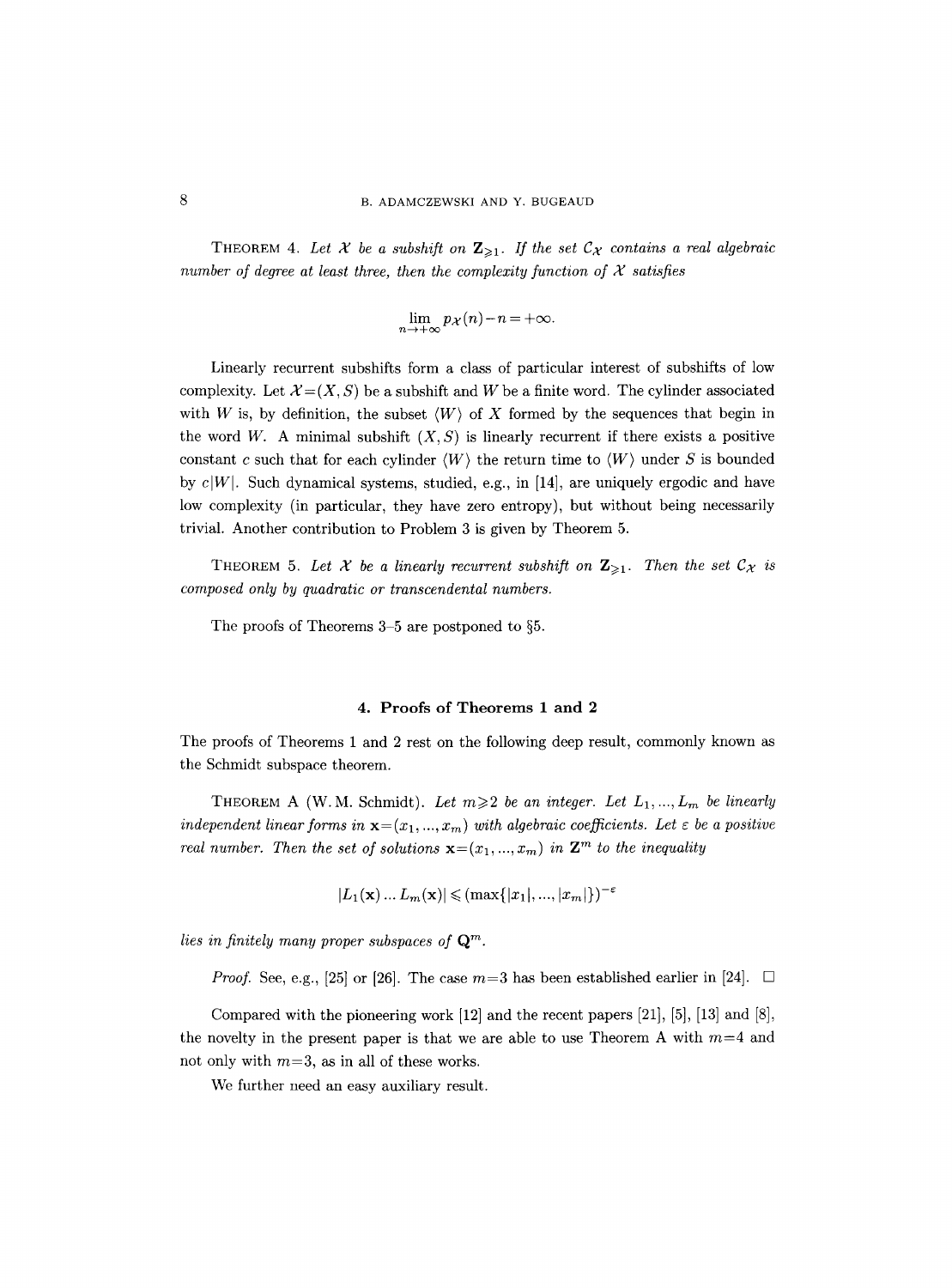LEMMA 1. Let  $\alpha = [a_0; a_1, a_2, \ldots]$  and  $\beta = [b_0; b_1, b_2, \ldots]$  be real numbers. Assume that, *for some positive integer m, we have*  $a_j = b_j$  *for*  $j = 0, ..., m$ *. Then we have* 

$$
|\alpha-\beta|
$$

where  $q_m$  is the denominator of the convergent  $[a_0; a_1, ..., a_m]$ .

*Proof.* Since  $[a_0; a_1, ..., a_m] =: p_m/q_m$  is a convergent to  $\alpha$  and to  $\beta$ , the real numbers  $\alpha-p_m/q_m$  and  $\beta-p_m/q_m$  have the same sign and are both in absolute value less than  $q_m^{-2}$ , and hence the lemma follows.  $\Box$ 

Now, we have all the tools to establish Theorems 1 and 2.

*Proof of Theorem* 1. Keep the notation and the hypothesis of this theorem. Assume that the parameter  $w>1$  is fixed, as well as the sequence  $\{V_n\}_{n\geq 1}$  occurring in the definition of Condition  $(*)_w$ . Set also  $s_n=|V_n|$  for  $n\geqslant 1$ . We want to prove that the real number

$$
\alpha:=[0;a_1,a_2,\ldots]
$$

is transcendental. We assume that  $\alpha$  is algebraic of degree at least three, and we aim at deriving a contradiction. Throughout this section, the constants implied by  $\ll$  depend only on  $\alpha$ .

Let  $\{p_l/q_l\}_{l\geq 1}$  denote the sequence of convergents to  $\alpha$ . Observe first that we have

$$
q_{l+1} \ll q_l^{1.1} \quad \text{for } l \geqslant 1,\tag{2}
$$

by Roth's theorem [23].

The key fact for the proof of Theorem 1 is the observation that  $\alpha$  admits infinitely many good quadratic approximants obtained by truncating its continued fraction expansion and completing by periodicity. Precisely, for positive integers  $n$ , we define the sequence  ${b_k^{(n)}\}_{k\geq 1}$  by

$$
b_{h+js_n}^{(n)} = a_h
$$
 for  $1 \le h \le s_n$  and  $j \ge 0$ .

The sequence  $\{b_k^{(n)}\}_{k\geqslant 1}$  is purely periodic with period  $V_n$ . Set

$$
\alpha_n = [0; b_1^{(n)}, b_2^{(n)}, \dots]
$$

and observe that  $\alpha_n$  is a root of the quadratic polynomial

$$
P_n(X) := q_{s_n-1}X^2 + (q_{s_n} - p_{s_n-1})X - p_{s_n}.
$$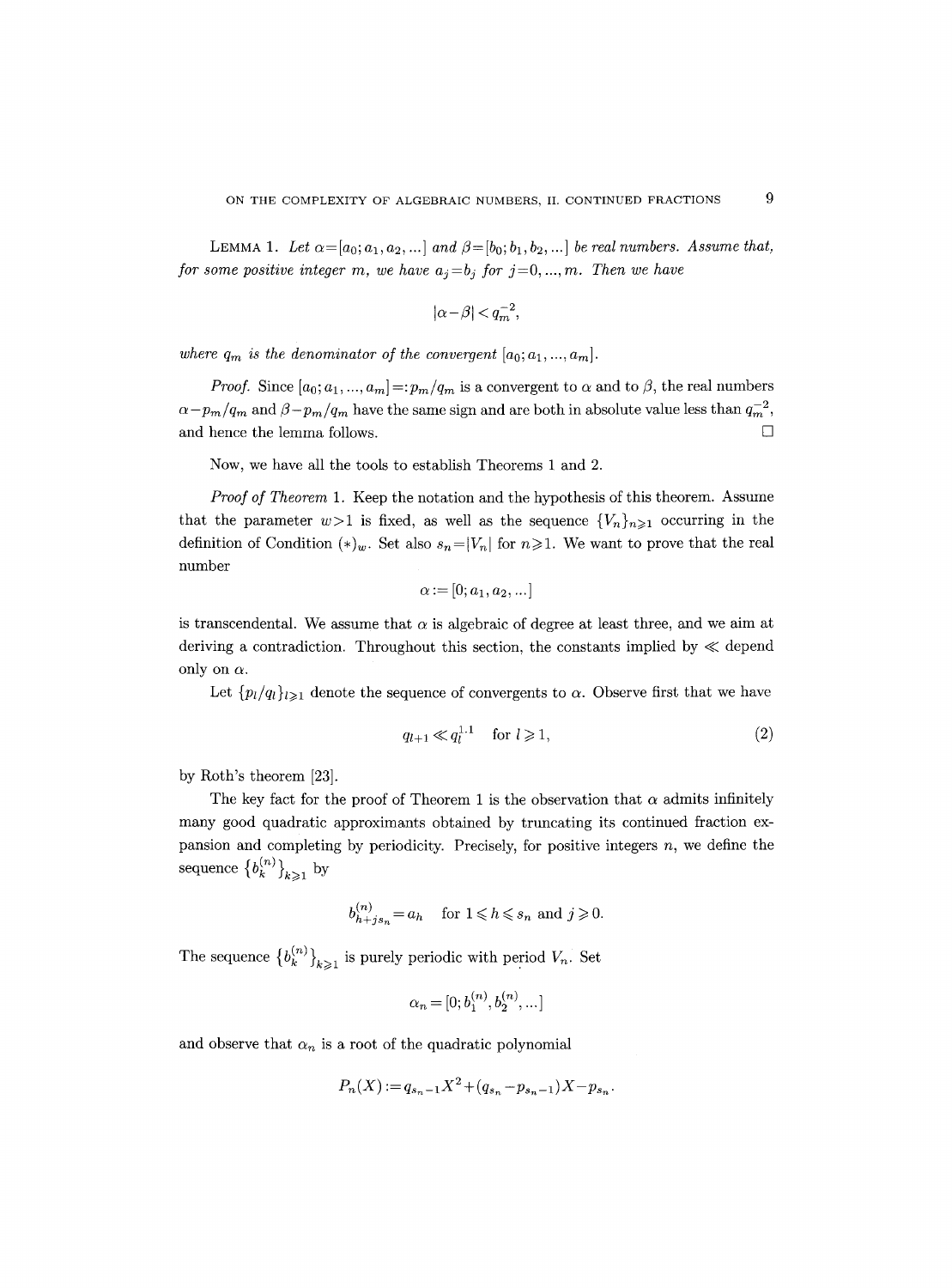# 10 B. ADAMCZEWSKI AND Y. BUGEAUD

By Rolle's theorem and Lemma 1, for positive integers  $n$ , we have

$$
|P_n(\alpha)| = |P_n(\alpha) - P_n(\alpha_n)| \ll q_{s_n} |\alpha - \alpha_n| \ll q_{s_n} q_{[ws_n]}^{-2},
$$
\n(3)

since the first  $[w_s_n]$  partial quotients of  $\alpha$  and  $\alpha_n$  are the same. Furthermore, we clearly have

$$
|q_{s_n}\alpha - p_{s_n}| \leqslant q_{s_n}^{-1},\tag{4}
$$

and we infer from (2) that

$$
|q_{s_n-1}\alpha-p_{s_n-1}|\leqslant q_{s_n-1}^{-1}\ll q_{s_n}^{-0.9}.\tag{5}
$$

Consider now the four linearly independent linear forms

$$
L_1(X_1, X_2, X_3, X_4) = \alpha^2 X_2 + \alpha (X_1 - X_4) - X_3,
$$
  
\n
$$
L_2(X_1, X_2, X_3, X_4) = \alpha X_1 - X_3,
$$
  
\n
$$
L_3(X_1, X_2, X_3, X_4) = X_1,
$$
  
\n
$$
L_4(X_1, X_2, X_3, X_4) = X_2.
$$

Evaluating them on the quadruple  $(q_{s_n}, q_{s_n-1}, p_{s_n}, p_{s_n-1})$ , it follows from (3) and (4) that

$$
\prod_{1 \leq j \leq 4} |L_j(q_{s_n}, q_{s_n-1}, p_{s_n}, p_{s_n-1})| \ll q_{s_n}^2 q_{[ws_n]}^{-2}.
$$
 (6)

By assumption, there exists a real number M such that  $\log q_l \leq l \log M$  for positive integers *l*. Furthermore, an immediate induction shows that  $q_{t+2}\geq 2q_l$  holds for positive integers *l*. Consequently, for integers  $n \ge 3$ , we get

$$
\frac{q_{[ws_n]}}{q_{s_n}} \geqslant \sqrt{2}^{\left[ (w-1)s_n \right]-1} \geqslant q_{s_n}^{(w-1-2/s_n)(\log \sqrt{2})/\log M},
$$

and we infer from (6) and  $w > 1$  that

$$
\prod_{1\leqslant j\leqslant 4}\left|L_j(q_{s_n},q_{s_n-1},p_{s_n},p_{s_n-1})\right|\ll q_{s_n}^{-\varepsilon}
$$

holds for some positive real number  $\varepsilon$ , when n is large enough.

It then follows from Theorem A that the points  $(q_{s_n},q_{s_n-1},p_{s_n},p_{s_n-1})$  lie in a finite number of proper subspaces of  $\mathbf{Q}^4$ . Thus, there exist a non-zero integer quadruple  $(x_1, x_2, x_3, x_4)$  and an infinite set of distinct positive integers  $\mathcal{N}_1$  such that

$$
x_1 q_{s_n} + x_2 q_{s_n-1} + x_3 p_{s_n} + x_4 p_{s_n-1} = 0 \tag{7}
$$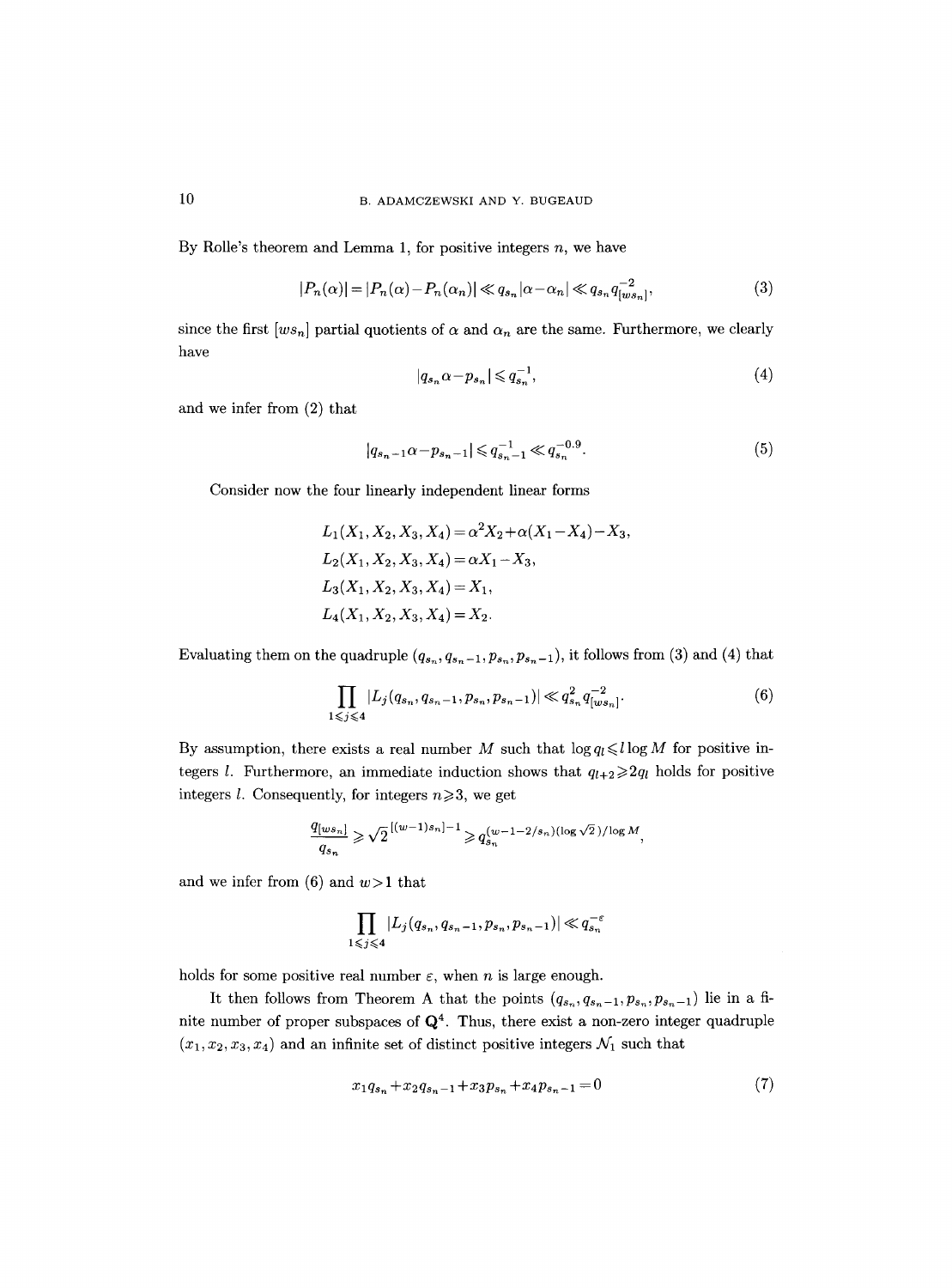for n in  $\mathcal{N}_1$ . Observe that  $(x_2, x_4) \neq (0, 0)$ , since, otherwise, by letting n tend to infinity along  $\mathcal{N}_1$  in (7), we would get that the real number  $\alpha$  is rational. Dividing (7) by  $q_{s_n}$ , we obtain

$$
x_1 + x_2 \frac{q_{s_n-1}}{q_{s_n}} + x_3 \frac{p_{s_n}}{q_{s_n}} + x_4 \frac{p_{s_n-1}}{q_{s_n-1}} \frac{q_{s_n-1}}{q_{s_n}} = 0.
$$
 (8)

By letting *n* tend to infinity along  $\mathcal{N}_1$  in (8), we get that

$$
\beta := \lim_{\mathcal{N}_1 \ni n \to +\infty} \frac{q_{s_n - 1}}{q_{s_n}} = -\frac{x_1 + x_3 \alpha}{x_2 + x_4 \alpha}.
$$

Furthermore, observe that, for n in  $\mathcal{N}_1$ , we have

$$
\left|\beta - \frac{q_{s_n-1}}{q_{s_n}}\right| = \left|\frac{x_1 + x_3\alpha}{x_2 + x_4\alpha} - \frac{x_1 + x_3p_{s_n}/q_{s_n}}{x_2 + x_4p_{s_n-1}/q_{s_n-1}}\right| \ll \frac{1}{q_{s_n-1}^2} \ll \frac{1}{q_{s_n}^{1.8}},\tag{9}
$$

by (4) and (5). Since  $q_{s_n-1}$  and  $q_{s_n}$  are coprime and  $s_n$  tends to infinity when n tends to infinity along  $\mathcal{N}_1$ , this implies that  $\beta$  is irrational.

Consider now the three linearly independent linear forms

$$
L'_1(Y_1, Y_2, Y_3) = \beta Y_1 - Y_2, \quad L'_2(Y_1, Y_2, Y_3) = \alpha Y_1 - Y_3, \quad L'_3(Y_1, Y_2, Y_3) = Y_1.
$$

Evaluating them on the triple  $(q_{s_n}, q_{s_n-1}, p_{s_n})$  with  $n \in \mathcal{N}_1$ , we infer from (4) and (9) that

$$
\prod_{1 \leq j \leq 3} |L'_j(q_{s_n}, q_{s_n-1}, p_{s_n})| \ll q_{s_n}^{-0.8}.
$$

It then follows from Theorem A that the points  $(q_{s_n}, q_{s_n-1}, p_{s_n})$  with  $n \in \mathcal{N}_1$  lie in a finite number of proper subspaces of  $\mathbf{Q}^3$ . Thus, there exist a non-zero integer triple  $(y_1, y_2, y_3)$ and an infinite set of distinct positive integers  $\mathcal{N}_2$  such that

$$
y_1 q_{s_n} + y_2 q_{s_n - 1} + y_3 p_{s_n} = 0 \tag{10}
$$

for n in  $\mathcal{N}_2$ . Dividing (10) by  $q_{s_n}$  and letting n tend to infinity along  $\mathcal{N}_2$ , we get

$$
y_1 + y_2\beta + y_3\alpha = 0.\tag{11}
$$

To obtain another equation linking  $\alpha$  and  $\beta$ , we consider the three linearly independent linear forms

$$
L''_1(Z_1, Z_2, Z_3) = \beta Z_1 - Z_2, \quad L''_2(Z_1, Z_2, Z_3) = \alpha Z_2 - Z_3, \quad L''_3(Z_1, Z_2, Z_3) = Z_1.
$$

Evaluating them on the triple  $(q_{s_n}, q_{s_n-1}, p_{s_n-1})$  with  $n \in \mathcal{N}_1$ , we infer from (5) and (9) that

$$
\prod_{1 \leq j \leq 3} |L''_j(q_{s_n}, q_{s_n-1}, p_{s_n-1})| \ll q_{s_n}^{-0.7}.
$$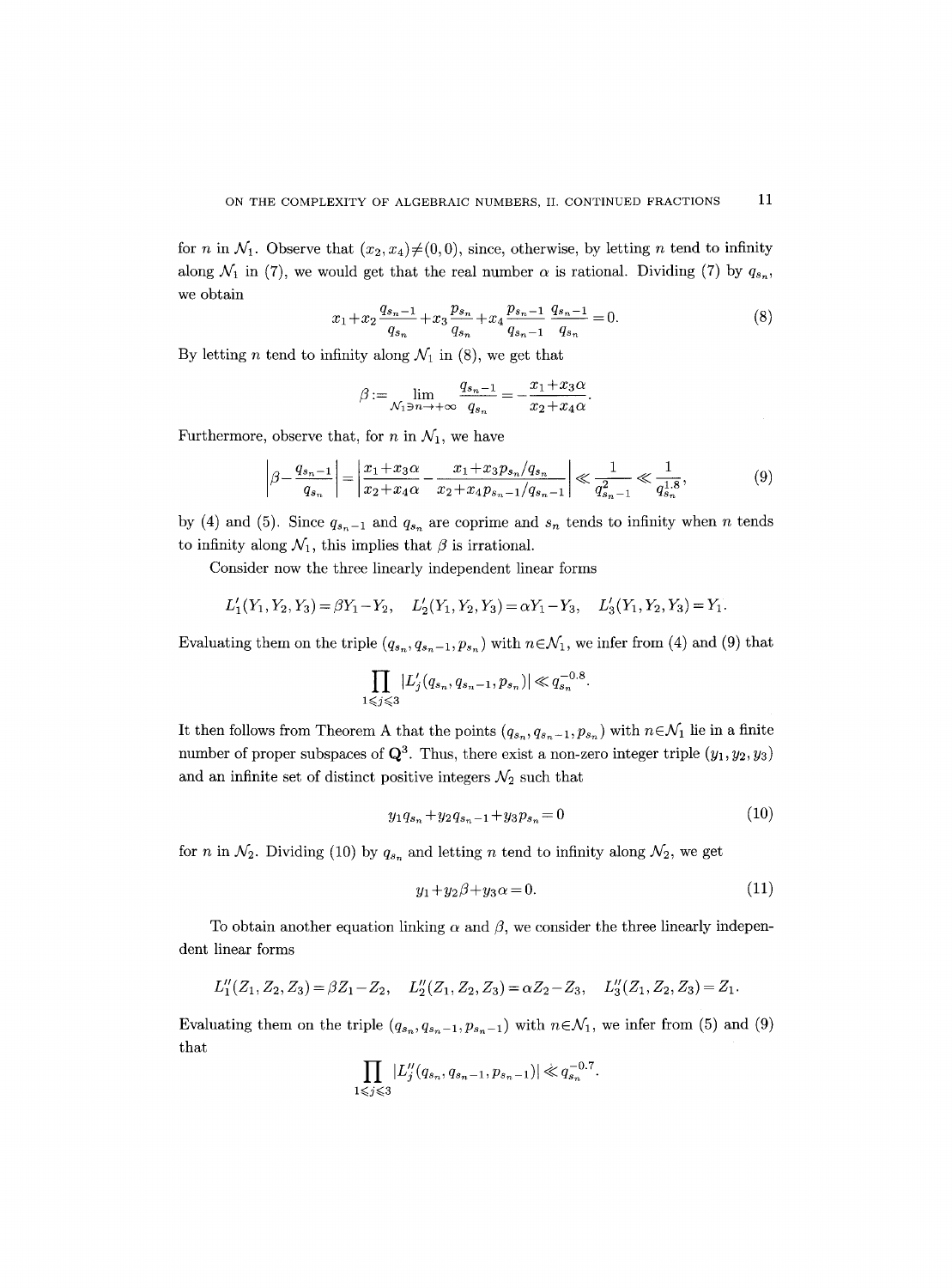It then follows from Theorem A that the points  $(q_{s_n},q_{s_{n-1}},p_{s_n-1})$  with  $n\in\mathcal{N}_1$  lie in a finite number of proper subspaces of  $\mathbf{Q}^3$ . Thus, there exist a non-zero integer triple  $(z_1, z_2, z_3)$  and an infinite set of distinct positive integers  $\mathcal{N}_3$  such that

$$
z_1 q_{s_n} + z_2 q_{s_n-1} + z_3 p_{s_n-1} = 0 \tag{12}
$$

for n in  $\mathcal{N}_3$ . Dividing (12) by  $q_{s_n-1}$  and letting n tend to infinity along  $\mathcal{N}_3$ , we get

$$
\frac{z_1}{\beta} + z_2 + z_3 \alpha = 0. \tag{13}
$$

Observe that  $y_2\neq 0$  since  $\alpha$  is irrational. We infer from (11) and (13) that

$$
(z_3\alpha + z_2)(y_3\alpha + y_1) = y_2z_1.
$$

If  $y_3z_3=0$ , then (11) and (13) yield that  $\beta$  is rational, which is a contradiction. Consequently,  $y_3z_3\neq0$  and  $\alpha$  is a quadratic real number, which is again a contradiction. This completes the proof of the second assertion of the theorem.

It then remains for us to explain why we can drop the assumption on the sequence  ${q_l^{1/l}}_{l>1}$  when w is sufficiently large. We return to the beginning of the proof, and we assume that  $w \ge 2$ . Using well-known facts from the theory of continuants (see, e.g., [20]), inequality (3) becomes

$$
|P_n(\alpha)| \ll q_{s_n}q_{2s_n}^{-2} \ll q_{s_n}q_{s_n}^{-4} \ll q_{s_n}^{-3} \ll \mathcal{H}(P_n)^{-3},
$$

where  $H(P_n)$  denotes the height of the polynomial  $P_n$ , that is, the maximum of the absolute values of its coefficients. By the main result from [24] (or by using Theorem A with  $m=3$  and the linear forms  $\alpha^2 X_2+\alpha X_1+X_0$ ,  $X_2$  and  $X_1$ ), this immediately implies that  $\alpha$  is transcendental.  $\Box$ 

*Proof of Theorem* 2. Assume that the parameters w and w' are fixed, as well as the sequences  $\{U_n\}_{n\geq 1}$  and  $\{V_n\}_{n\geq 1}$  occurring in the definition of Condition  $(**)_{w,w'}$ . Without any loss of generality, we add in the statement of Condition  $(**)_{w,w'}$  the following two assumptions:

- (iv) The sequence  $\{|U_n|\}_{n\geq 1}$  is unbounded;
- (v) For  $n\geqslant 1$ , the last letter of the word  $U_n$  differs from the last letter of the word  $V_n$ .

We point out that the conditions (iv) and (v) do not at all restrict the generality. Indeed, if (iv) is not fulfilled by a sequence **a** satisfying (i)-(iii) of Condition  $(**)_{w,w'}$ , then the desired result follows from Theorem 1. To see that (v) does not cause any trouble, we make the following observation. Let  $a$  be a letter, and  $U$  and  $V$  be two words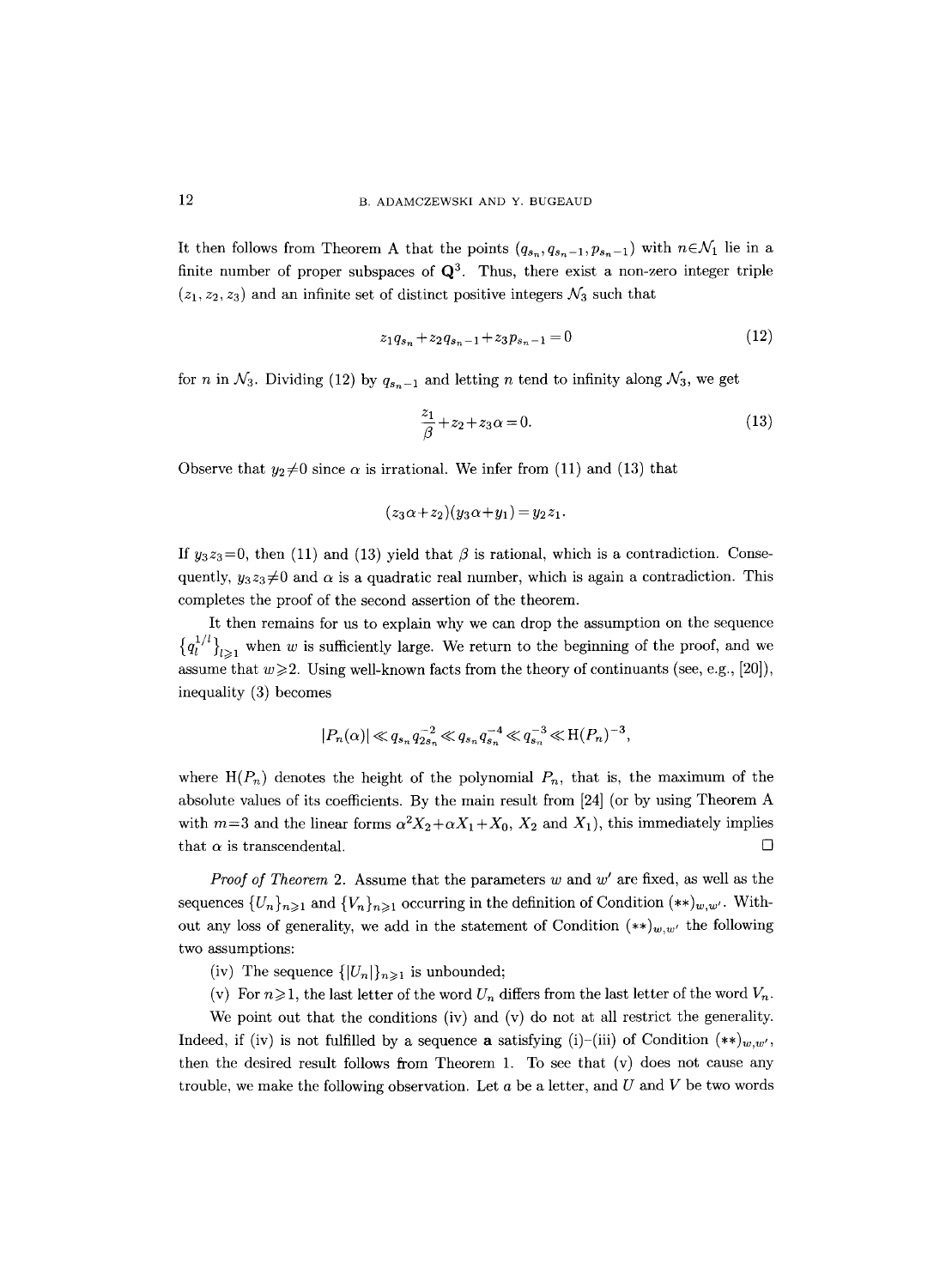such that a begins with  $U_a(V_a)^w$ . Then a also begins with  $U(aV)^w$ , and we have trivially  $|U|/|aV| \leq |Ua|/|Va|.$ 

Set  $r_n=|U_n|$  and  $s_n=|V_n|$  for  $n\geq 1$ . We want to prove that the real number

$$
\alpha:=[0;a_1,a_2,\ldots]
$$

is transcendental. We assume that  $\alpha$  is algebraic of degree at least three, and we aim at deriving a contradiction. Let  $\{p_l/q_l\}_{l\geq 1}$  denote the sequence of convergents to  $\alpha$ .

Let *n* be a positive integer. Since  $w>1$  and  $r_n \leq w's_n$ , we get

$$
\frac{2r_n+s_n}{r_n+ws_n} \leqslant \frac{2w's_n+s_n}{w's_n+ws_n} = \frac{2w'+1}{w'+w} < \frac{\log m}{\log M},
$$

by (1). Consequently, there exist positive real numbers  $\eta$  and  $\eta'$  with  $\eta$ <1 such that

$$
(1+\eta)(1+\eta')(2r_n+s_n)\log M < (1-\eta')(r_n+ws_n)\log m\tag{14}
$$

for  $n \geqslant 1$ . Notice that we have

$$
q_{l+1} \ll q_l^{1+\eta} \quad \text{for } l \geqslant 1,\tag{15}
$$

by Roth's theorem [23].

As for the proof of Theorem 1, we observe that  $\alpha$  admits infinitely many good quadratic approximants obtained by truncating its continued fraction expansion and completing by periodicity. Precisely, for positive integers  $n$ , we define the sequence  ${b_k^{(n)}\}_{k\geqslant 1}$  by

$$
b_h^{(n)} = a_h \quad \text{for } 1 \leq h \leq r_n + s_n,
$$
  

$$
b_{r_n+h+is_n}^{(n)} = a_{r_n+h} \quad \text{for } 1 \leq h \leq s_n \text{ and } j \geq 0.
$$

The sequence  ${b_k^{(n)}\}_{k\geq 1}$  is eventually periodic, with preperiod  $U_n$  and with period  $V_n$ . Set

$$
\alpha_n = [0; b_1^{(n)}, b_2^{(n)}, \dots]
$$

and observe that  $\alpha_n$  is a root of the quadratic polynomial

$$
P_n(X) := (q_{r_n-1}q_{r_n+s_n} - q_{r_n}q_{r_n+s_n-1})X^2
$$
  
-(q\_{r\_n-1}p\_{r\_n+s\_n} - q\_{r\_n}p\_{r\_n+s\_n-1} + p\_{r\_n-1}q\_{r\_n+s\_n} - p\_{r\_n}q\_{r\_n+s\_n-1})X  
+(p\_{r\_n-1}p\_{r\_n+s\_n} - p\_{r\_n}p\_{r\_n+s\_n-1}).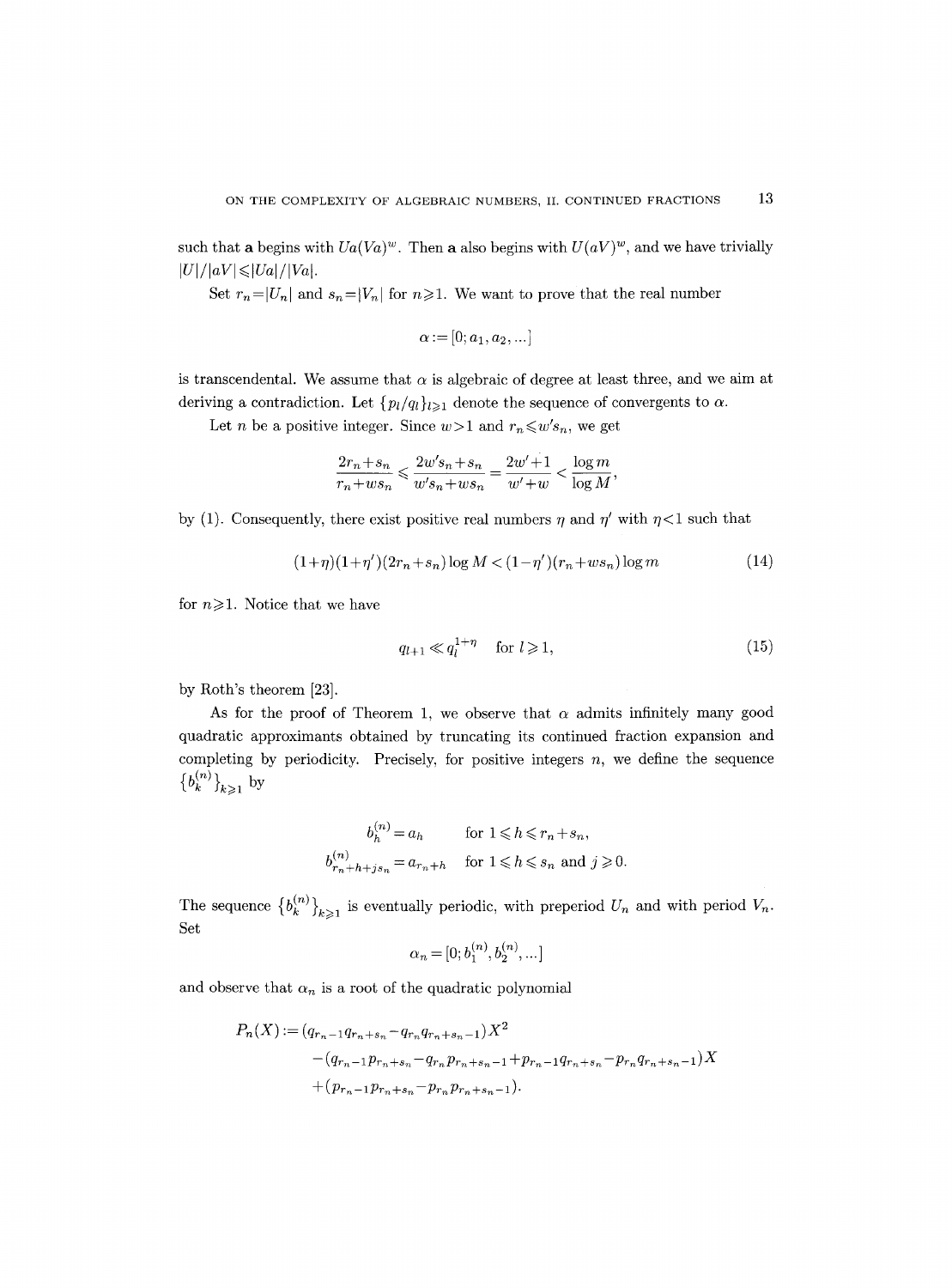# 14 B. ADAMCZEWSKI AND Y. BUGEAUD

For positive integers  $n$ , we infer from Rolle's theorem and Lemma 1 that

$$
|P_n(\alpha)| = |P_n(\alpha) - P_n(\alpha_n)| \ll q_{r_n} q_{r_n + s_n} |\alpha - \alpha_n| \ll q_{r_n} q_{r_n + s_n} q_{r_n + [ws_n]}^{-2},
$$
(16)

since the first  $r_n + [ws_n]$  partial quotients of  $\alpha$  and  $\alpha_n$  are the same. Furthermore, by (15), we have

$$
|(q_{r_n-1}q_{r_n+s_n}-q_{r_n}q_{r_n+s_n-1})\alpha-(q_{r_n-1}p_{r_n+s_n}-q_{r_n}p_{r_n+s_n-1})|\ll q_{r_n}q_{r_n+s_n}^{-1+\eta}
$$
 (17)

and

$$
|(q_{r_n-1}q_{r_n+s_n}-q_{r_n}q_{r_n+s_n-1})\alpha-(p_{r_n-1}q_{r_n+s_n}-p_{r_n}q_{r_n+s_n-1})|\ll q_{r_n}^{-1+\eta}q_{r_n+s_n}.\tag{18}
$$

We have as well the obvious upper bound

$$
|q_{r_n-1}q_{r_n+s_n}-q_{r_n}q_{r_n+s_n-1}| \leqslant q_{r_n}q_{r_n+s_n}.\tag{19}
$$

Consider now the four linearly independent linear forms

$$
L_1(X_1, X_2, X_3, X_4) = \alpha^2 X_1 - \alpha (X_2 + X_3) + X_4,
$$
  
\n
$$
L_2(X_1, X_2, X_3, X_4) = \alpha X_1 - X_2,
$$
  
\n
$$
L_3(X_1, X_2, X_3, X_4) = \alpha X_1 - X_3,
$$
  
\n
$$
L_4(X_1, X_2, X_3, X_4) = X_1.
$$

Evaluating them on the quadruple

$$
\underline{z}_n := (q_{r_n-1}q_{r_n+s_n} - q_{r_n}q_{r_n+s_n-1}, q_{r_n-1}p_{r_n+s_n} - q_{r_n}p_{r_n+s_n-1},
$$

$$
p_{r_n-1}q_{r_n+s_n} - p_{r_n}q_{r_n+s_n-1}, p_{r_n-1}p_{r_n+s_n} - p_{r_n}p_{r_n+s_n-1}),
$$

it follows from (16), (17), (18) and (19) that

$$
\prod_{1\leqslant j\leqslant 4}|L_j(\underline{z}_n)|\ll q_{r_n}^{2+\eta}q_{r_n+s_n}^{2+\eta}q_{r_n+[ws_n]}^{-2}\ll (q_{r_n}q_{r_n+s_n})^{-\eta}(q_{r_n}^{1+\eta}q_{r_n+s_n}^{1+\eta}q_{r_n+(ws_n)}^{-1})^2.
$$

Assuming  $n$  sufficiently large, we have

$$
q_{r_n} \leq M^{(1+\eta')r_n}
$$
,  $q_{r_n+s_n} \leq M^{(1+\eta')(r_n+s_n)}$  and  $q_{r_n+[ws_n]} \geq m^{(1-\eta')(r_n+ws_n)}$ ,

with  $\eta'$  as in (14). Consequently, we get

$$
(q_{r_n}^{1+\eta}q_{r_n+s_n}^{1+\eta}q_{r_n+\lfloor ws_n\rfloor}^{-1})\leqslant M^{(1+\eta)(1+\eta')(2r_n+s_n)}m^{-(1-\eta')(r_n+ws_n)}\leqslant 1,
$$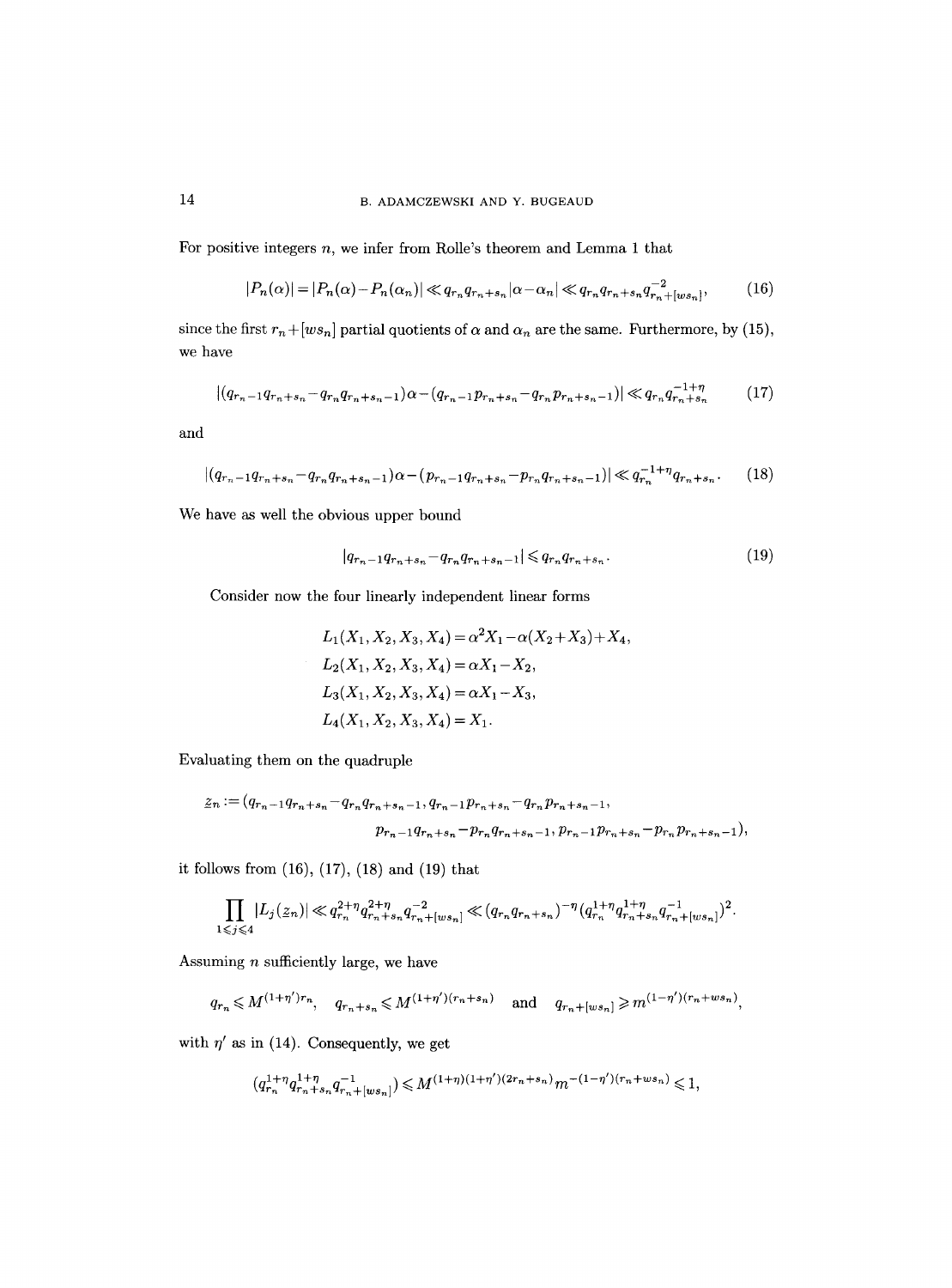by (14). Thus, we get the upper bound

$$
\prod_{1 \leq j \leq 4} |L_j(\underline{z}_n)| \ll (q_{r_n} q_{r_n + s_n})^{-\eta}
$$

for positive integers n.

It then follows from Theorem A that the points  $z_n$  lie in a finite number of proper subspaces of  $\mathbf{Q}^4$ . Thus, there exist a non-zero integer quadruple  $(x_1, x_2, x_3, x_4)$  and an infinite set of distinct positive integers  $\mathcal{N}_1$  such that

$$
x_1(q_{r_n-1}q_{r_n+s_n}-q_{r_n}q_{r_n+s_n-1})+x_2(q_{r_n-1}p_{r_n+s_n}-q_{r_n}p_{r_n+s_n-1})
$$
  
+
$$
x_3(p_{r_n-1}q_{r_n+s_n}-p_{r_n}q_{r_n+s_n-1})+x_4(p_{r_n-1}p_{r_n+s_n}-p_{r_n}p_{r_n+s_n-1})=0
$$
 (20)

for *n* in  $\mathcal{N}_1$ .

Divide (20) by  $q_{r_n}q_{r_n+s_n-1}$  and observe that  $p_{r_n}/q_{r_n}$  and  $p_{r_n+s_n}/q_{r_n+s_n}$  tend to  $\alpha$ as *n* tends to infinity along  $\mathcal{N}_1$ . Taking the limit, we get that either

$$
x_1 + (x_2 + x_3)\alpha + x_4\alpha^2 = 0 \tag{21}
$$

or

$$
\frac{q_{r_n-1}q_{r_n+s_n}}{q_{r_n}q_{r_n+s_n-1}} \to 1, \quad \text{as } n \to \infty \text{ along } \mathcal{N}_1,
$$
\n
$$
(22)
$$

must hold. In the former case, since  $\alpha$  is irrational and not quadratic, we get that  $x_1=x_4=0$  and  $x_2=-x_3$ . Then  $x_2$  is non-zero and, for n in  $\mathcal{N}_1$ , we have

$$
q_{r_n-1}p_{r_n+s_n}-q_{r_n}p_{r_n+s_n-1}=p_{r_n-1}q_{r_n+s_n}-p_{r_n}q_{r_n+s_n-1}.
$$

Thus, the polynomial  $P_n(X)$  can simply be expressed as

$$
P_n(X) := (q_{r_n-1}q_{r_n+s_n} - q_{r_n}q_{r_n+s_n-1})X^2
$$
  
-2(q\_{r\_n-1}p\_{r\_n+s\_n} - q\_{r\_n}p\_{r\_n+s\_n-1})X + (p\_{r\_n-1}p\_{r\_n+s\_n} - p\_{r\_n}p\_{r\_n+s\_n-1}).

Consider now the three linearly independent linear forms

$$
L'_1(Y_1, Y_2, Y_3) = \alpha^2 X_1 - 2\alpha X_2 + X_3,
$$
  
\n
$$
L'_2(Y_1, Y_2, Y_3) = \alpha X_1 - X_2,
$$
  
\n
$$
L'_3(Y_1, Y_2, Y_3) = X_1.
$$

Evaluating them on the triple

$$
\label{eq:z_n} \begin{split} \underline{z}'_n := (q_{r_n-1}q_{r_n+s_n}-q_{r_n}q_{r_n+s_n-1},q_{r_n-1}p_{r_n+s_n}-q_{r_n}p_{r_n+s_n-1},\\ &\qquad p_{r_n-1}p_{r_n+s_n}-p_{r_n}p_{r_n+s_n-1}), \end{split}
$$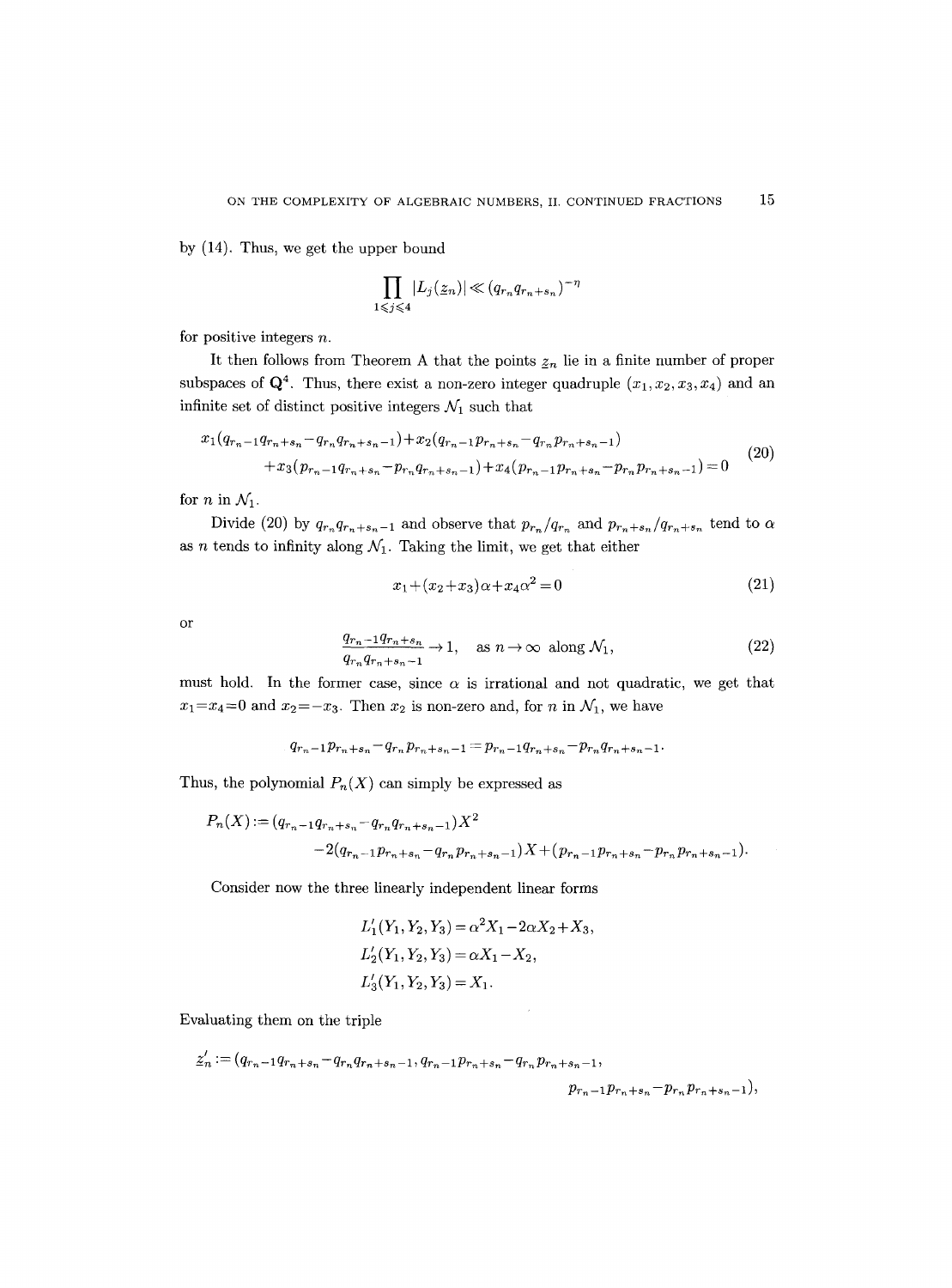it follows from  $(16)$ ,  $(17)$  and  $(19)$  that

$$
\prod_{1 \leq j \leq 3} |L'_j(z'_n)| \ll q_{r_n}^3 q_{r_n+s_n}^{1+\eta} q_{r_n+[ws_n]}^{-2} \ll q_{r_n}^2 q_{r_n+s_n}^{2+\eta} q_{r_n+[ws_n]}^{-2} \ll (q_{r_n}q_{r_n+s_n})^{-\eta},
$$

by the above computation.

It then follows from Theorem A that the points  $z'_n$  lie in a finite number of proper subspaces of  $\mathbf{Q}^3$ . Thus, there exist a non-zero integer triple  $(x'_1, x'_2, x'_3)$  and an infinite set of distinct positive integers  $\mathcal{N}_2$  included in  $\mathcal{N}_1$  such that

$$
x_1'(q_{r_n-1}q_{r_n+s_n}-q_{r_n}q_{r_n+s_n-1})+x_2'(q_{r_n-1}p_{r_n+s_n}-q_{r_n}p_{r_n+s_n-1})
$$
  
+
$$
x_3'(p_{r_n-1}p_{r_n+s_n}-p_{r_n}p_{r_n+s_n-1})=0
$$
 (23)

for *n* in  $\mathcal{N}_2$ .

Divide (23) by  $q_{r_n}q_{r_n+s_n-1}$  and observe that  $p_{r_n}/q_{r_n}$  and  $p_{r_n+s_n}/q_{r_n+s_n}$  tend to  $\alpha$ as n tends to infinity along  $\mathcal{N}_2$ . Taking the limit, we get that either

$$
x_1' + x_2' \alpha + x_3' \alpha^2 = 0 \tag{24}
$$

or

$$
\frac{q_{r_n-1}q_{r_n+s_n}}{q_{r_n}q_{r_n+s_n-1}} \to 1, \quad \text{as } n \to \infty \text{ along } \mathcal{N}_2,
$$
\n
$$
(25)
$$

must hold. In the former case, we have a contradiction since  $\alpha$  is irrational and not quadratic.

Consequently, to conclude the proof of our theorem, it is enough to derive a contradiction from  $(22)$  (resp. from  $(25)$ ), assuming that  $(21)$  (resp.  $(24)$ ) does not hold. To this end, we observe that (20) (resp. (23)) allows us to control the speed of convergence of  $Q_n := (q_{r_n-1}q_{r_n+s_n})/(q_{r_n}q_{r_n+s_n-1})$  to 1 along  $\mathcal{N}_1$  (resp. along  $\mathcal{N}_2$ ).

Thus, we assume that the quadruple  $(x_1, x_2, x_3, x_4)$  obtained after the first application of Theorem A satisfies  $x_1 + (x_2+x_3)\alpha + x_4\alpha^2 \neq 0$ . Dividing (20) by  $q_{r_n}q_{r_n+s_n-1}$ , we get

$$
x_{1}(Q_{n}-1)+x_{2}\left(Q_{n}\frac{p_{r_{n}+s_{n}}}{q_{r_{n}+s_{n}}}-\frac{p_{r_{n}+s_{n}-1}}{q_{r_{n}+s_{n}-1}}\right)+x_{3}\left(Q_{n}\frac{p_{r_{n}-1}}{q_{r_{n}-1}}-\frac{p_{r_{n}}}{q_{r_{n}}}\right) +x_{4}\left(Q_{n}\frac{p_{r_{n}-1}}{q_{r_{n}+s_{n}}}-\frac{p_{r_{n}}}{q_{r_{n}}}\frac{p_{r_{n}+s_{n}-1}}{q_{r_{n}+s_{n}-1}}\right)=0
$$
\n(26)

for *n* in  $\mathcal{N}_1$ . To shorten the notation, for  $l \geq 1$ , we put  $R_l := \alpha - p_l/q_l$ . We rewrite (26) as

$$
x_1(Q_n-1) + x_2(Q_n(\alpha - R_{r_n+s_n}) - (\alpha - R_{r_n+s_n-1}))
$$
  
+ 
$$
x_3(Q_n(\alpha - R_{r_n-1}) - (\alpha - R_{r_n}))
$$
  
+ 
$$
x_4(Q_n(\alpha - R_{r_n-1})(\alpha - R_{r_n+s_n}) - (\alpha - R_{r_n})(\alpha - R_{r_n+s_n-1})) = 0.
$$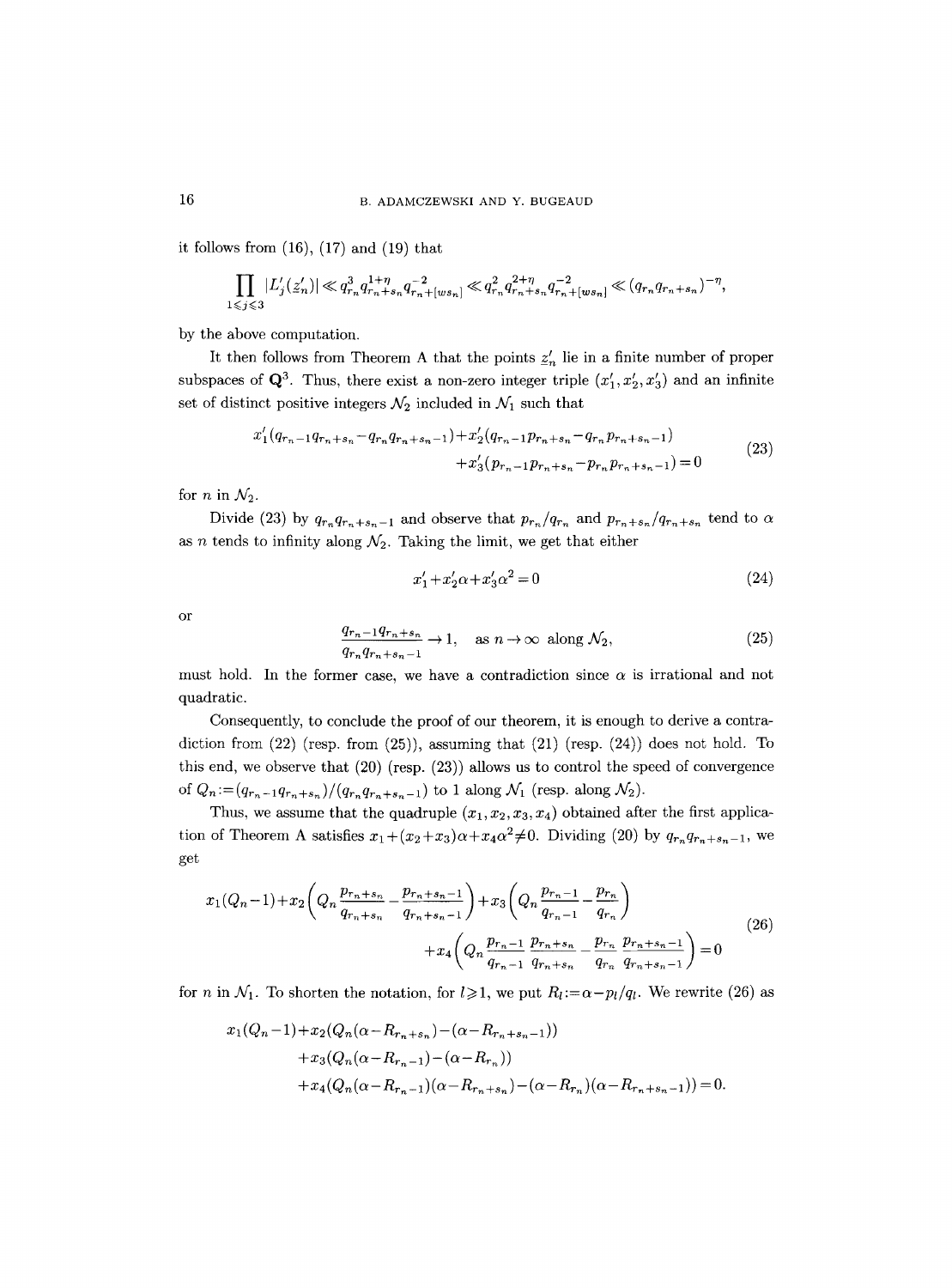This yields

$$
(Q_n - 1)(x_1 + (x_2 + x_3)\alpha + x_4\alpha^2)
$$
  
=  $x_2 Q_n R_{r_n + s_n} - x_2 R_{r_n + s_n - 1} + x_3 Q_n R_{r_n - 1} - x_3 R_{r_n}$   
 $- x_4 Q_n R_{r_n - 1} R_{r_n + s_n} + x_4 R_{r_n} R_{r_n + s_n - 1}$   
+  $\alpha (x_4 Q_n R_{r_n - 1} + x_4 Q_n R_{r_n + s_n} - x_4 R_{r_n} - x_4 R_{r_n + s_n - 1}).$  (27)

Observe that  $|R_l| \leq 1/q_l^2$  for  $l \geq 1$ . Furthermore, for n large enough, we have  $\frac{1}{2} \leq Q_n \leq 2$ , by our assumption (22). Consequently, we derive from (27) that

$$
|(Q_n-1)(x_1+(x_2+x_3)\alpha+x_4\alpha^2)| \ll |R_{r_n-1}| \ll q_{r_n-1}^{-2}.
$$

Since we have assumed that (21) does not hold, we get

$$
|Q_n - 1| \ll q_{r_n - 1}^{-2}.
$$
\n(28)

On the other hand, observe that the rational number  $Q_n$  is the quotient of the two continued fractions  $[a_{r_n+s_n};a_{r_n+s_n-1},...,a_1]$  and  $[a_{r_n};a_{r_n-1},...,a_1]$ . By assumption (v) from Condition  $(**)_{w,w'}$ , we have  $a_{r_n+s_n} \neq a_{r_n}$ , and thus either  $a_{r_n+s_n} - a_{r_n} \geq 1$ or  $a_{r_n}-a_{r_n+s_n}\geq 1$  holds. A simple calculation then shows that

$$
|Q_n-1|\gg a_{r_n}^{-1}\min\{a_{r_n+s_n-1}^{-1}+a_{r_n-2}^{-1},a_{r_n+s_n-2}^{-1}+a_{r_n-1}^{-1}\}\gg a_{r_n}^{-1}q_{r_n-1}^{-1},
$$

since  $q_{r_n-1} \ge \max\{a_{r_n-1}, a_{r_n-2}\}.$  Combined with (28), this gives  $a_{r_n} \ge q_{r_n-1}$  and

$$
q_{r_n} \geqslant a_{r_n} q_{r_n-1} \geqslant q_{r_n-1}^2. \tag{29}
$$

Since  $\eta$ <1 and (29) holds for infinitely many n, we get a contradiction with (15).

We derive a contradiction from (25) in an entirely similar way. This completes the proof of our theorem.  $\Box$ 

### **5. Proofs of Theorems 3-5**

Before establishing Theorems 3-5, we state an easy, but useful, auxiliary result.

LEMMA 2. Let  $\sigma$  be a prolongable morphism defined on a finite alphabet  $A$ . Let a *be the associated fixed point and a be the first letter of a. Then there exists a positive constant c such that, for every positive integer n and every letter b occurring in a, we have*  $|\sigma^n(a)| \geq c |\sigma^n(b)|$ .

*Proof.* Without loss of generality, we may assume that  $A$  is exactly the set of letters occurring in a. Let b be in A. Since a is obtained as the limit  $\lim_{n\to+\infty} \sigma^n(a)$ , there exists an integer  $n_b$  such that the word  $\sigma^{n_b}(a)$  contains the letter b. Set

$$
s = \max_{b \in A} \{ |\sigma(b)| \} \quad \text{and} \quad n_0 = \max_{b \in A} \{ n_b \}.
$$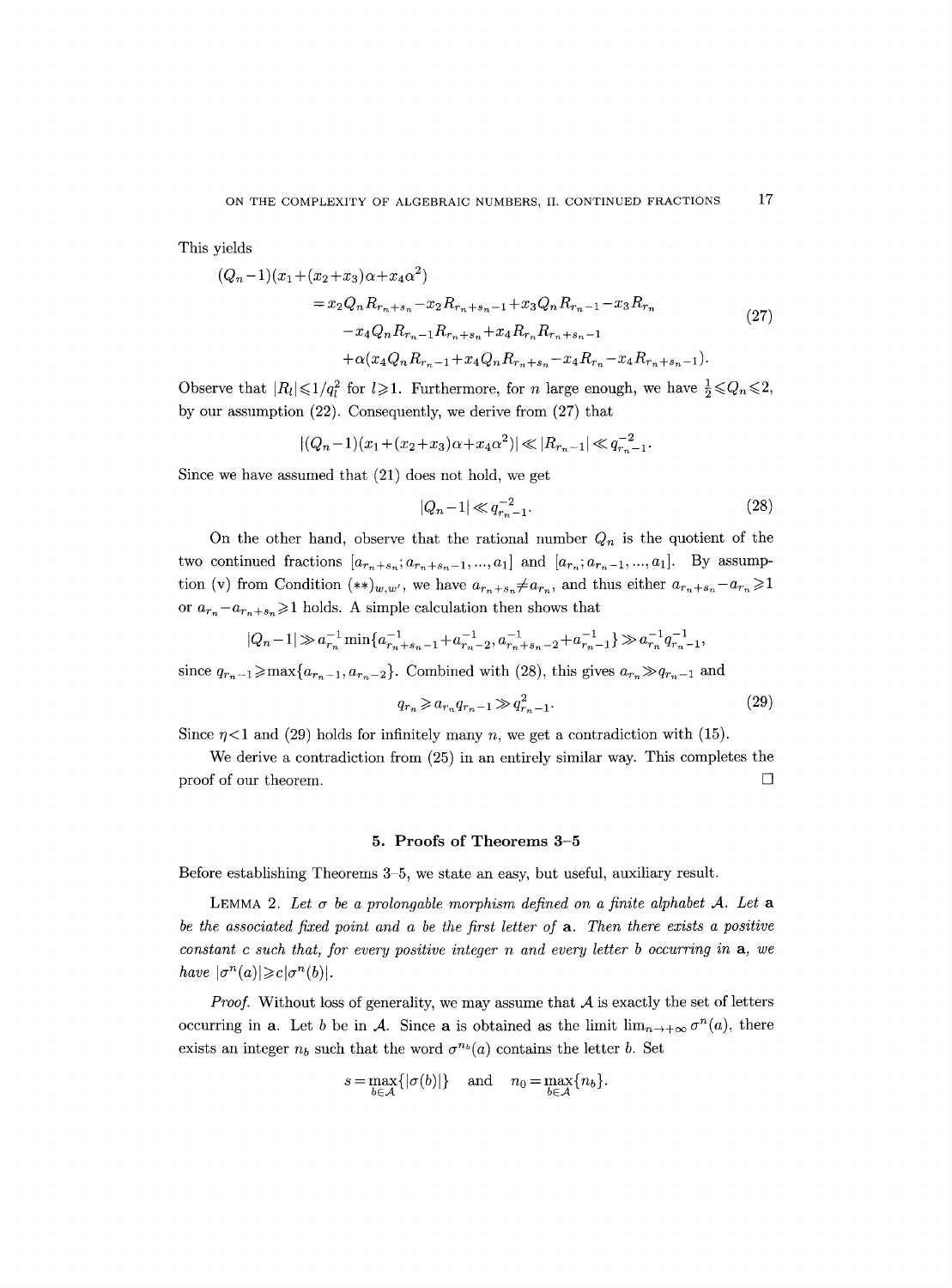Let *n* be a positive integer. If  $n \le n_0$ , then we have

$$
|\sigma^n(a)|\geqslant 1\geqslant \frac{1}{s^{n_0}}|\sigma^n(b)|.
$$

If  $n > n_0$ , then we get

$$
|\sigma^n(a)| = |\sigma^{n-n_0}(\sigma^{n_0}(a))| \geqslant |\sigma^{n-n_0}(b)| \geqslant \frac{1}{s^{n_0}} |\sigma^n(b)|,
$$

and the lemma follows by taking  $c=s^{-n_0}$ .

*Proof of Theorem 3.* Let us assume that **b** is a sequence generated by a recurrent morphism  $\sigma$  and that **b** is not eventually periodic. There exists a fixed point **a** of  $\sigma$  and a coding  $\varphi$  such that  $\mathbf{b}=\varphi(\mathbf{a})$ . By assumption, the first letter a which occurs in a should appear at least twice. Thus, there exists a finite (possibly empty) word W such that *aWa*  is a prefix of the word a. We check that the assumptions of Theorem 1 are satisfied by **b** with the sequence  $\{V_n\}_{n\geq 1}$  defined by  $V_n = \varphi(\sigma^n(aW))$  for  $n \geq 1$ . Indeed, by Lemma 2, there exists a positive rational number c, depending only on  $\sigma$  and W, such that

$$
|\sigma^n(a)| \geqslant c |\sigma^n(aW)|.
$$

This implies that  $\varphi(\sigma^n(aWa))$  begins in  $(\varphi(\sigma^n(aW)))^{1+c}$ . Since  $\varphi(\sigma^n(aWa))$  is a prefix of **a**, we get that the sequence **b** satisfies Condition  $(*)_{1+c}$ . We conclude by applying Theorem 1.  $\Box$ 

*Proof of Theorem 4.* Let  $\mathcal{X} = (X, S)$  be a subshift such that  $p_{\mathcal{X}}(n) - n$  is bounded and let  $\alpha$  be an element of  $\mathcal{C}_{\chi}$ . By definition of the set  $\mathcal{C}_{\chi}$ , there exists a sequence  $a = \{a_l\}_{l \geq 1}$  in X such that  $\alpha = [0; a_1, a_2, \dots].$ 

First, assume that the complexity function of the sequence **a** satisfies  $p_a(n) \leq n$  for some  $n$ . It follows from a theorem of Morse and Hedlund [19] that a is eventually periodic, and thus  $\alpha$  is a quadratic number.

Now, assume that  $p_{\mathcal{X}}(n) > n$  for every integer n. Since  $p_{\mathcal{X}}(n) - n$  is bounded, there exist two positive integers  $n_0$  and a such that  $p_{\mathcal{X}}(n)=n+a$  for all  $n \ge n_0$  (see, e.g., [4]). This implies (see, e.g., [10]) that there exist a finite word W, a non-erasing morphism  $\phi$ and a Sturmian sequence **u** such that  $\mathbf{a} = W\phi(\mathbf{u})$ . Since **u** begins with arbitrarily long squares (this is proved in [5]) and since  $\phi$  is a non-erasing morphism, it follows that  $\phi(\mathbf{u})$  also begins with arbitrarily long squares, and hence it satisfies Condition  $(*)_2$ . We then infer from Theorem 1 that the real number  $\alpha'=[0;a_{|W|+1},a_{|W|+2},a_{|W|+3},...]$  is transcendental. It immediately follows that  $\alpha$  is a transcendental number, concluding the proof of the theorem.  $\Box$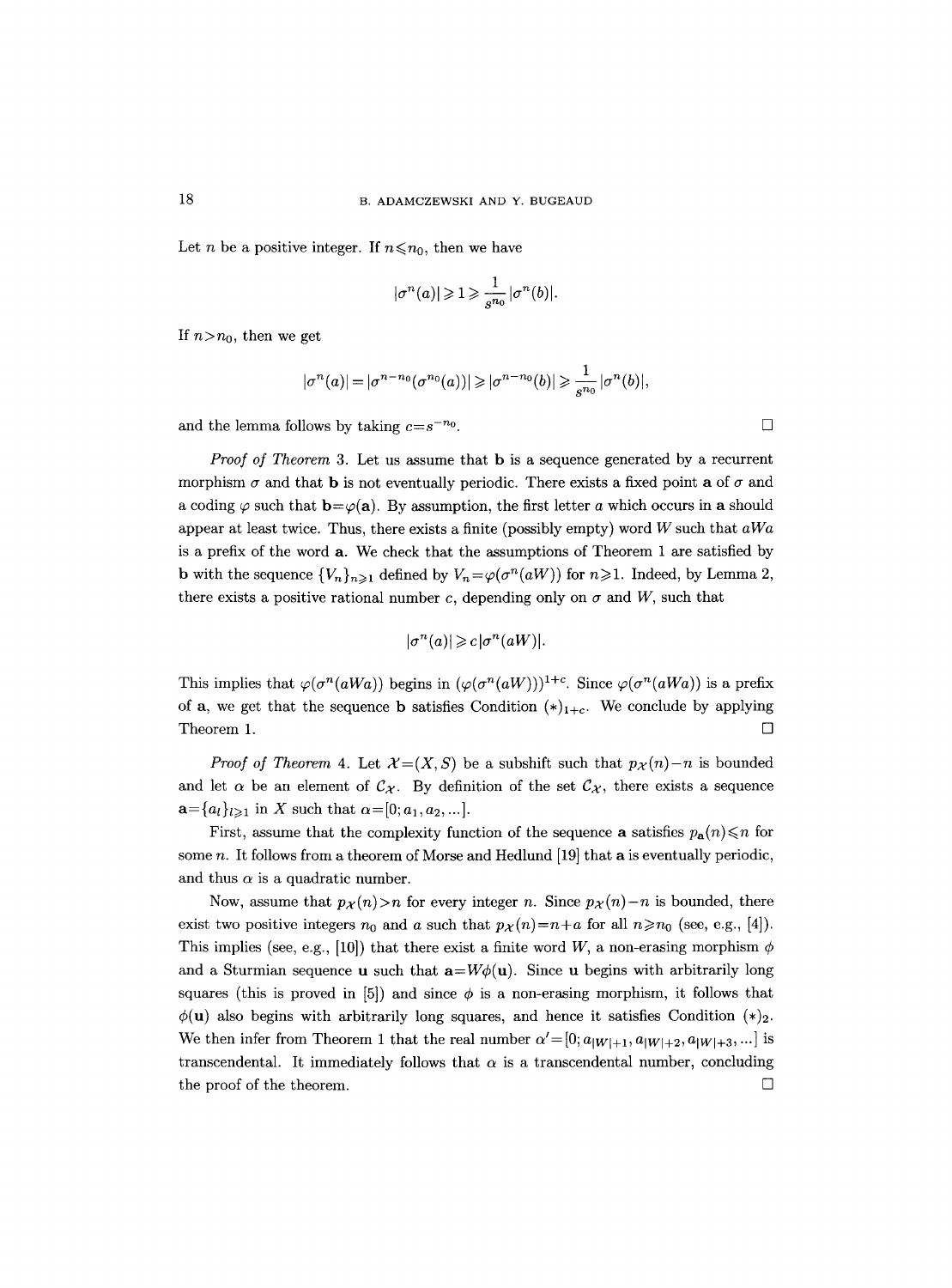*Proof of Theorem 5.* Let  $\mathcal{X}=(X, S)$  be a linearly recurrent subshift and let  $\alpha$  be an element of  $\mathcal{C}_{\chi}$ . By the definition of the set  $\mathcal{C}_{\chi}$ , there exists a sequence  $\mathbf{a} = \{a_l\}_{l \geq 1}$ in X such that  $\alpha=[0;a_1,a_2,...]$ . By assumption, there exists a positive integer k such that the gap between two consecutive occurrences in a of every factor  $W$  of length  $n$ is at most  $kn$ . For every positive integer n, let  $U_n$  denote the prefix of length n of a, and let  $W_n$  be the word of length kn defined by  $U_{(k+1)n} = U_n W_n$ . Since, by assumption,  $U_n$  has at least one occurrence in the word  $W_n$ , there exist two (possibly empty) finite words  $A_n$  and  $B_n$  such that  $W_n = A_n U_n B_n$ . It follows that  $U_n A_n U_n$  is a prefix of a and, moreover,  $U_n A_n U_n = (U_n A_n)^w$  for some rational number w with  $w \geq 1+1/k$ . Then either **a** is eventually periodic (in which case,  $\alpha$  is a quadratic number) or **a** satisfies Condition  $(*)_{1+1/k}$ , and the transcendence of  $\alpha$  follows from Theorem 1, concluding the  $\Box$ 

*Acknowledgement.* We would like to warmly thank Jean-Paul Allouche for many useful remarks. The first author is also most grateful to Valérie Berthé for her constant help and support.

## **References**

- [1] ADAMCZEWSKI, B. & BUGEAUD, Y., On the complexity of algebraic numbers I. Expansions in integer bases. To appear in *Ann. of Math.*
- [2] ADAMCZEWSKI, B., BUGEAUD, Y. & DAVISON, J.L., Continued fractions and transcendental numbers. Preprint, 2005.
- [3] ADAMCZEWSKI, B., BUGEAUD, Y. & LUCA, F., Sur la complexité des nombres algébriques. *C. R. Acad. Sci. Paris, 339 (2004), 11-14.*
- [4] ALLOUCHE, J.-P., Nouveaux résultats de transcendance de réels à développement non aléatoire. *Gaz. Math.*, 84 (2000), 19-34.
- [5] ALLOUCHE, J.-P., DAVISON, J. L., QUEFFÉLEC, M. & ZAMBONI, L. Q., Transcendence of Sturmian or morphic continued fractions. *J. Number Theory,* 91 (2001), 39-66.
- [6] ALLOUCHE, J.-P. & SHALLIT, J., *Automatic Sequences: Theory, Applications, Generalizations.* Cambridge Univ. Press, Cambridge, 2003.
- [7] BAILEY, D.H., BORWEIN, J.M., CRANDALL, R.E. & POMERANCE, C., On the binary expansions of algebraic numbers, *d. Thdor. Nombres Bordeaux,* 16 (2004), 487-518.
- [8] BAXA, C., Extremal values of continuants and transcendence of certain continued fractions. *Adv. in Appl. Math.,* 32 (2004), 754-790.
- [9] BOREL, É., Sur les chiffres décimaux de  $\sqrt{2}$  et divers problèmes de probabilités en chaîne. *C. R. Acad. Sci. Paris,* 230 (1950), 591-593.
- [10] CASSAIGNE, J., Sequences with grouped factors, in *Developments in Language Theory,* III (Thessaloniki, 1997), pp. 211–222. World Sci. Publishing, River Edge, NJ, 1998.
- [11] COBHAM, A., Uniform tag sequences. *Math. Systems Theory,* 6 (1972), 164-192.
- [12] DAVISON, J.L., A class of transcendental numbers with bounded partial quotients, in *Number Theory and Applications* (Banff, AB, 1988), pp. 365-371. NATO Adv. Sci. Inst. Ser. C Math. Phys. Sci., 265. Kluwer, Dordrecht, 1989.